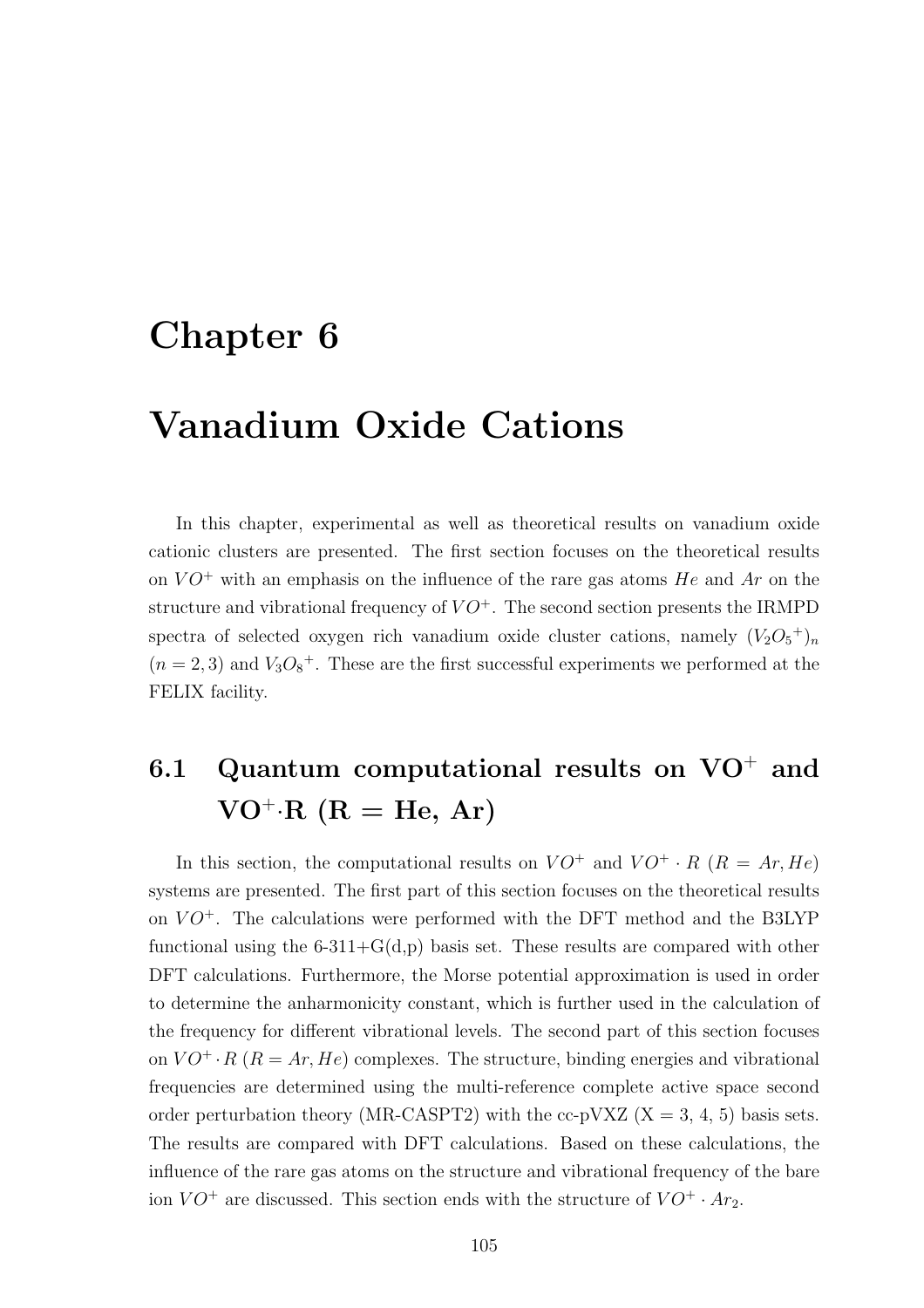#### 6.1.1 Introduction and Motivation

Vanadium oxides are known for their catalytic properties such as in the production of sulfuric acid and for the reduction of the environmental pollution (e.g., reduction of  $NO$  with  $NH<sub>3</sub>$ ). Vanadium monoxide is the most studied system in the gas phase, experimentally as well as theoretically. Theoretical studies were mostly performed at the DFT level, by using a variety of basis sets and exchange-correlation functionals. Although a relatively good agreement with the experiment is observed when performing density functional calculations,  $39, 40$  higher level studies on the bare vanadium monoxide cation stressed the multi-reference character of its ground state.<sup>43,44</sup> More accurate studies were performed by Pykavy  $et \ al.^{44}$  who used multi-reference methods to determine the binding energies, bond distances and vibrational frequencies for  $VO^{+/0/-}$ . Recently, infrared VPD spectra were measured in our group for  $VO^+$  · R ( $R = H_2, He, Ar$ ).<sup>39,41</sup> The measured vibrational frequency of 1053 $\pm$ 5 cm<sup>-1</sup> agrees well with the previously obtained value of  $1060 \pm 40$  cm<sup>-1</sup> for the bare ion  $VO^{+.138}$  A good match of the frequency is observed also with the multi-reference calculations of Pykavy et al.,<sup>44</sup> which predict the frequency of the  $VO^+$  cation at  $1058 \text{ cm}^{-1}$ . The VPD experiments show small ( $\pm 1 \text{ cm}^{-1}$ ) relative shifts of the band center by addition of one and two  $He$  atoms and one  $H_2$  molecule. This indicates that the  $He$  and  $H_2$  ligands have a negligible influence on the vibrational frequency of  $VO^+$ . A larger frequency shift is observed for the  $VO^+ \cdot Ar$  system on the order of +10  $cm^{-1}$  relative to the frequency of  $VO^+ \cdot He$ . The vibrational band of  $VO^+ \cdot Ar$ presents additional structure at lower energies. In the hope to obtain more information on this large frequency shift in the  $VO^+ \cdot Ar$  spectrum, high level calculations were performed. In these calculations not only structure and frequency analyses were performed, but also the dissociation energy was determined. The results of these calculations are presented in Subsection 6.1.4.

#### 6.1.2 Methods and Basis Sets

For the calculations presented here, two quantum computational methods are used, namely the density functional theory (DFT) and the multi-reference complete active space second order perturbation theory (MR-CASPT2). In the DFT approach the energy of a system can be expressed as a functional of the electron density and there is no need for the knowledge of the wavefunction. For the DFT calculations, the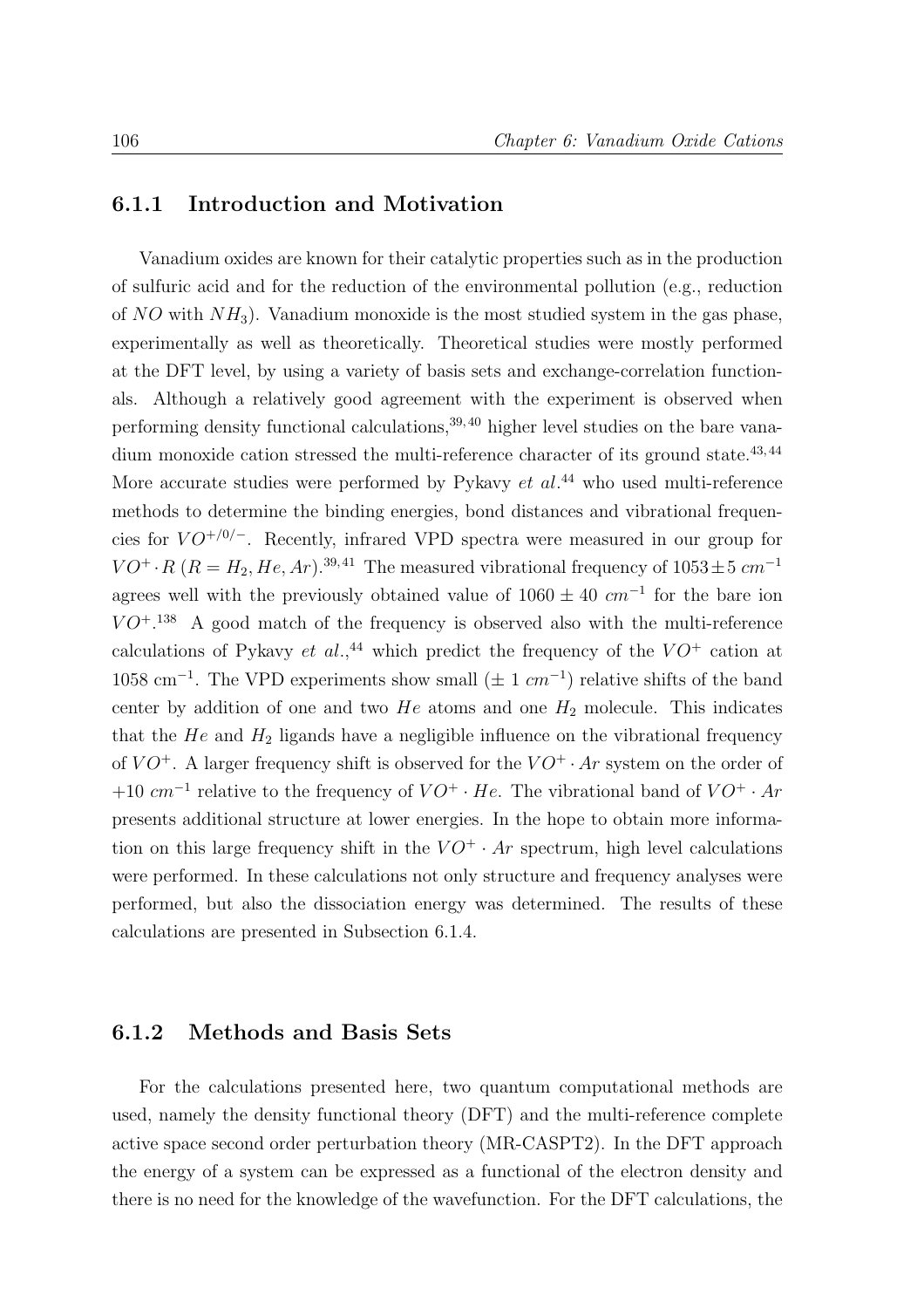B3LYP<sup>a</sup> hybrid<sup>b</sup> exchange-correlation functional was used. B3LYP combines Hartree-Fock exchange with local-density approximation (LDA) exchange by the parameter  $c_0$ . It includes Becke's<sup>139</sup> gradient correction to LDA exchange which is scaled by  $c_X$  and the Vosko-Wilk-Nusair (VWN3) correlation, which can be corrected by the Lee-Yang-Parr (LYP)<sup>140</sup> correlation correction via the parameter  $c_C$ .<sup>141</sup>

$$
E_{B3LYP}^{XC} = E_{LDA}^X + c_0(E_{HF}^X - E_{LDA}^X) + c_X \Delta E_{B88}^X + E_{VWN3}^C + c_C(E_{LYP}^C - E_{VWN3}^C)
$$
 (6.1)

These parameters were specified by Becke and were determined by fitting the atomization energies, ionization energies, proton affinities and first-row atomic energies in the G1 molecule set<sup>142, 143</sup> ( $c_0 = 0.20$ ,  $c_X = 0.72$  and  $c_C = 0.81$ ).

For the CASPT2<sup>144</sup> calculations, the complete active space self consistent field  $(CASSCF)$  approach<sup>c</sup> was used in order to obtain the multi-reference wavefunction. In the CASSCF method, a set of orbitals is chosen, referred to *active orbitals* with possible occupation numbers between 0 and 2. The space expanded by the active orbitals is referred to as active space. The other doubly occupied orbitals are called inactive. In this approach, the Hartree Fock (HF) wavefunction is used as reference in which only the molecular orbitals with the lowest energies are occupied and the remaining orbitals are unoccupied (virtual orbitals). The other determinants, which are included in the multi-reference wavefunction, are obtained by exciting electrons from the occupied orbitals to the virtual ones inside the active space. The CASPT2 method combines CASSCF with second order Rayleigh-Schrödinger perturbation theory. The efficiency of the CASPT2 method, with the use of CASSCF reference wavefunction, for the analysis of the low-energy electronic states in transition metal oxides has been demonstrated by de Graaf  $et$   $al.^{145}$  He showed that for an accurate description of the d shell, the active space must contain the 3d orbitals for the metal and the  $2p$ orbitals from the ligand. In the case of  $VO^+$ , for an accurate description of the vanadium-oxygen bond, Pykavy et  $al^{44}$  showed the importance of including the 3d orbitals from vanadium and the 2p orbitals from the oxygen atom in the active space. In the CASPT2 calculations presented in Subsection 6.1.4, the same active space, as described by Pykavy *et al.* is used. The active space includes eight molecular orbitals  $(8\sigma^2, 3\pi^4, 1\delta^2, 9\sigma, 4\pi, 10\sigma)$  and eight electrons  $(CAS(8,8))$ . For the  $VO^+ \cdot Ar$ 

 $a<sup>a</sup>Becke-style three parameter hybrid functional using the Lee-Yang-Parr correlation function.$  $\text{tional}^{139,140}$ 

 ${}^{b}$ B3LYP includes a certain amount of the Hartree-Fock exchange (exact exchange) and therefore it is referred to as hybrid functional.

<sup>c</sup>SCF - Self Consistent Field - It is an iterative process that is performed until the solution does not change from one iteration to the next.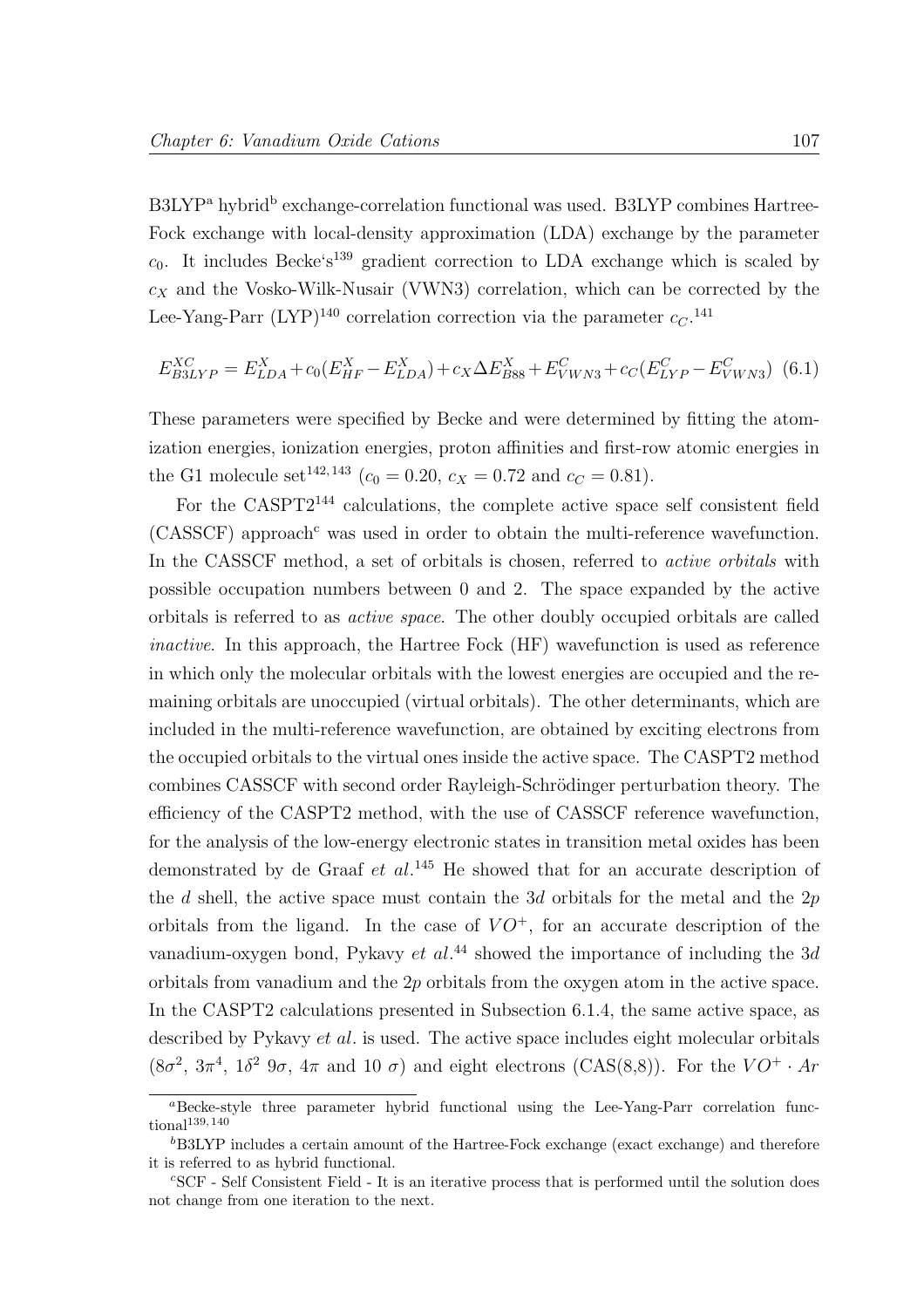calculations, a level shift was used in order to get read of the intruder states<sup>d</sup>.

In some cases, in order to check the reliability of the CASPT2 results, calculations using the multi-reference averaged coupled-pair functional (MR-ACPF), developed by Gdanitz and Ahlrichs<sup>146</sup> method were performed. MR-ACPF yields energies close to full configuration interaction (full-CI)<sup>e</sup>.

For the CASPT2 and ACPF calculations, the triple-ζ valenced polarized (TZVP) basis set developed by Ahlrichs et.  $al$ .<sup>147, 148</sup> and the correlation consistent basis sets cc-pVXZ  $(X = 3, 4, 5)$  are used. For the vanadium atom, the cc-pVXZ  $(X = 3, 4, 5)$ 5) basis sets were developed by Pykavy  $et\ al.<sup>44</sup>$  and for the oxygen and the rare gas atoms (Ar and He) by T. H. Dunning, Jr.<sup>149</sup> For the DFT/B3LYP calculations, the TZVP and the  $6-311+G(d,p)^{150,151}$  smaller basis sets are used.

One of the final aims of the studies presented here is the determination of the dissociation energy of the rare gas atoms from the  $VO^+$  core. The dissociation energy is determined as follows:

$$
D_e = E_{VO^+ \cdot R} - E_{VO^+} - E_R \tag{6.2}
$$

where  $D_e$  represents the dissociation energy and  $E_{VO^+,R}$ ,  $E_{VO^+}$ ,  $E_R$  are the energies of the rare gas complex and of the fragments, respectively. The values obtained from equation (6.2) would be exact if the energies are calculated with the full-CI approach and with a complete basis set. Since the use of a complete basis set is not possible, truncations to the basis set must be made. These lead to errors in the dissociation energy value. One of this errors is the basis set superposition error (BSSE), where the orbitals from different atoms overlap and lead to an artificially improved description of the corresponding bond. In this thesis, the counterpoised correction (CP) of Boys and Bernardi<sup>152</sup> was used. The counterpoised corrected dissociation energy is expressed in equation (6.3), where the energies of the fragment ions were determined by using the geometry and the basis set of the parent ion.

$$
D_e = E_{VO^+,R} - E'_{VO^+} - E'_R \tag{6.3}
$$

where  $E'_{VO^+}$  and  $E'_R$  are the counterpoised corrected energies of the fragments  $VO^+$ and R, respectively. When the energy of one of the subsystems is evaluated, for example  $VO^+$ , the nuclear charge in atom R will be set to zero. By increasing the basis set, the error due to the basis set superposition can be reduced. Further improvements

 $dV$ irtual orbitals with energies close to the occupied orbitals which can intrude in the complete active space.

<sup>e</sup>Full-CI is a single reference method where all possible excitations of all electrons are considered. This approach combined with a complete basis set offers exact results.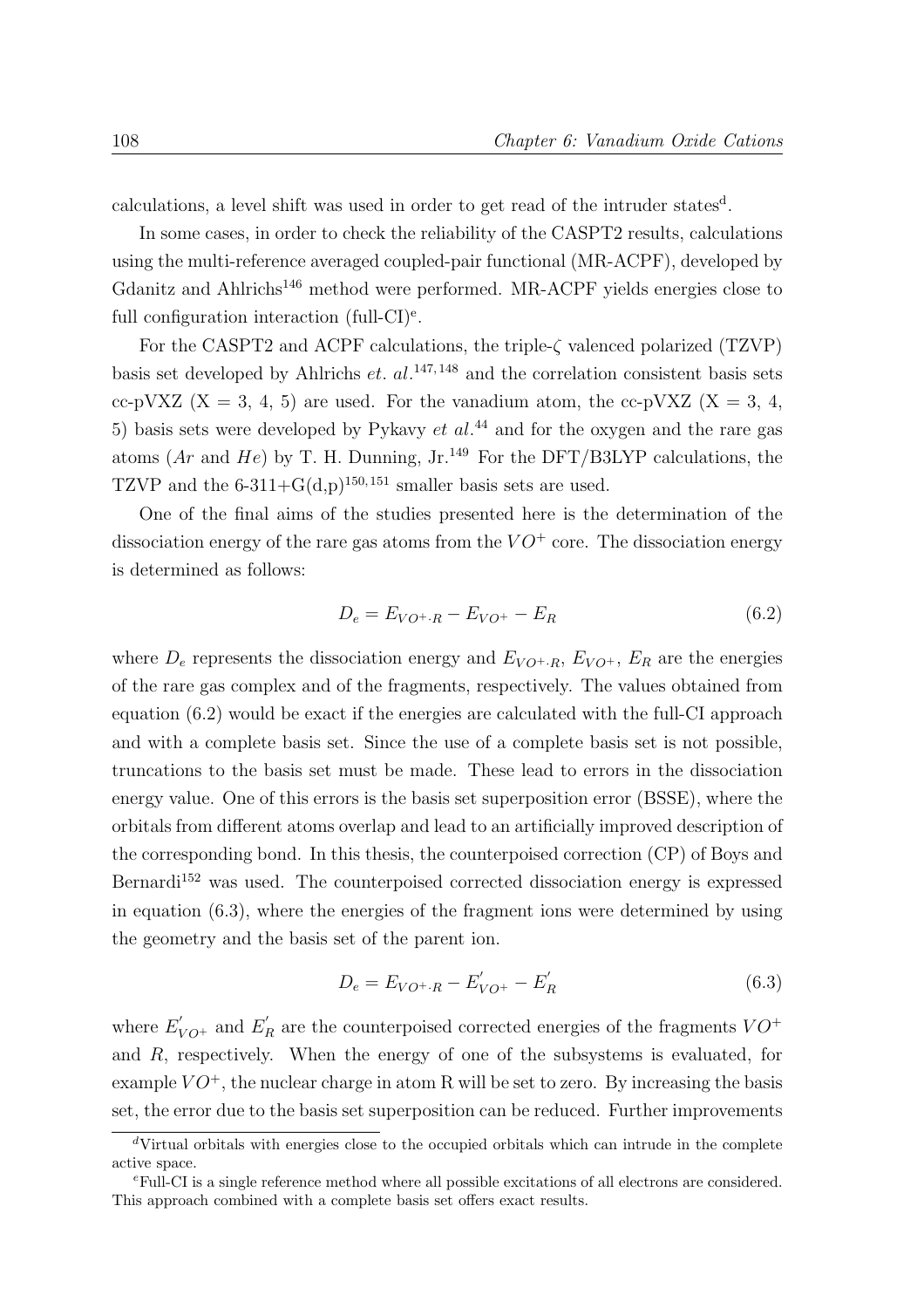to the value of the dissociation energy are obtained using an extrapolation to the basis set limit. Different functions have been proposed<sup>153–155</sup> for the extrapolation. In this work, the function proposed by Martin  $et \ al$ <sup>155</sup> is used.

$$
E = A + B/(l + 1/2)^4 + C/(l + 1/2)^6
$$
\n(6.4)

where  $l$  is the maximum angular momentum in the basis set and  $E$  is the molecular energy. Equation (6.4) represents the extrapolation function when the energy was calculated with three different correlation consistent basis sets.

# 6.1.3 The Vanadium Monoxide Cation VO<sup>+</sup>

In order to gain more insight in the results obtained theoretically on  $VO^+ \cdot He$  and  $VO^+ \cdot Ar$ , few calculations on the vanadium oxide cation were performed. The calculations were done with the Gaussian98 program package<sup>156</sup> using the DFT method with the B3LYP hybrid functional and the  $6-311+G(d,p)$  basis set. These calculations predict an equilibrium bond distance of  $VO^+$  of  $r_e = 1.54$  Å, vibrational frequency  $\nu$  $= 1138$  cm<sup>-1</sup> and the BSSE corrected dissociation energy  $D_e = 5.6 \, eV^f$ . The dissociation energy was calculated according to equation (6.5), where the numbers in the left upper corner of the atoms and molecule represent the multiplicity of the ground states of the atoms.

$$
D_e(VO^+) = E(^3VO^+) - E(^5V^+) - E(^3O)
$$
\n(6.5)

The value of the dissociation energy was corrected for the basis set superposition error using the counterpoised correction. As already discussed by Pykavy et al. the B3LYP values for  $D_0$  of 5.53 eV underestimate by approximately 0.5 eV the experimental value of  $D_0 = 6.09 \pm 0.28 \ eV.$ <sup>61, 138</sup>

Since  $VO^+$  is a two atomic molecule, the Morse function can be used in order to approximate the value of the anharmonicity constant  $\chi_e$ , by applying the formula (3.17) from Section 3.2. The obtained value of the anharmonicity constant is 0.006. The rather low anharmonicity shows that the  $VO^+$  potential energy curve is very close at the bottom of the well to a harmonic potential. This results in a rather good evaluation of the vibrational frequencies for small amplitude oscillations by using the harmonic approximation, considering the fact that the anharmonicity is stronger noticeable at higher vibrational levels. The B3LYP harmonic vibrational frequency  $(1138 cm<sup>-1</sup>)$  is considerably overestimated by approximately 70  $cm<sup>-1</sup>$  compared to

<sup>&</sup>lt;sup>f</sup>Experimental values:  $r_{exp} = 1.56 \text{\AA},^{157} \nu_{exp} = 1053 \text{ cm}^{-1},^{39} \text{ D}_0 = 6.09 \text{ eV}^{61,138}$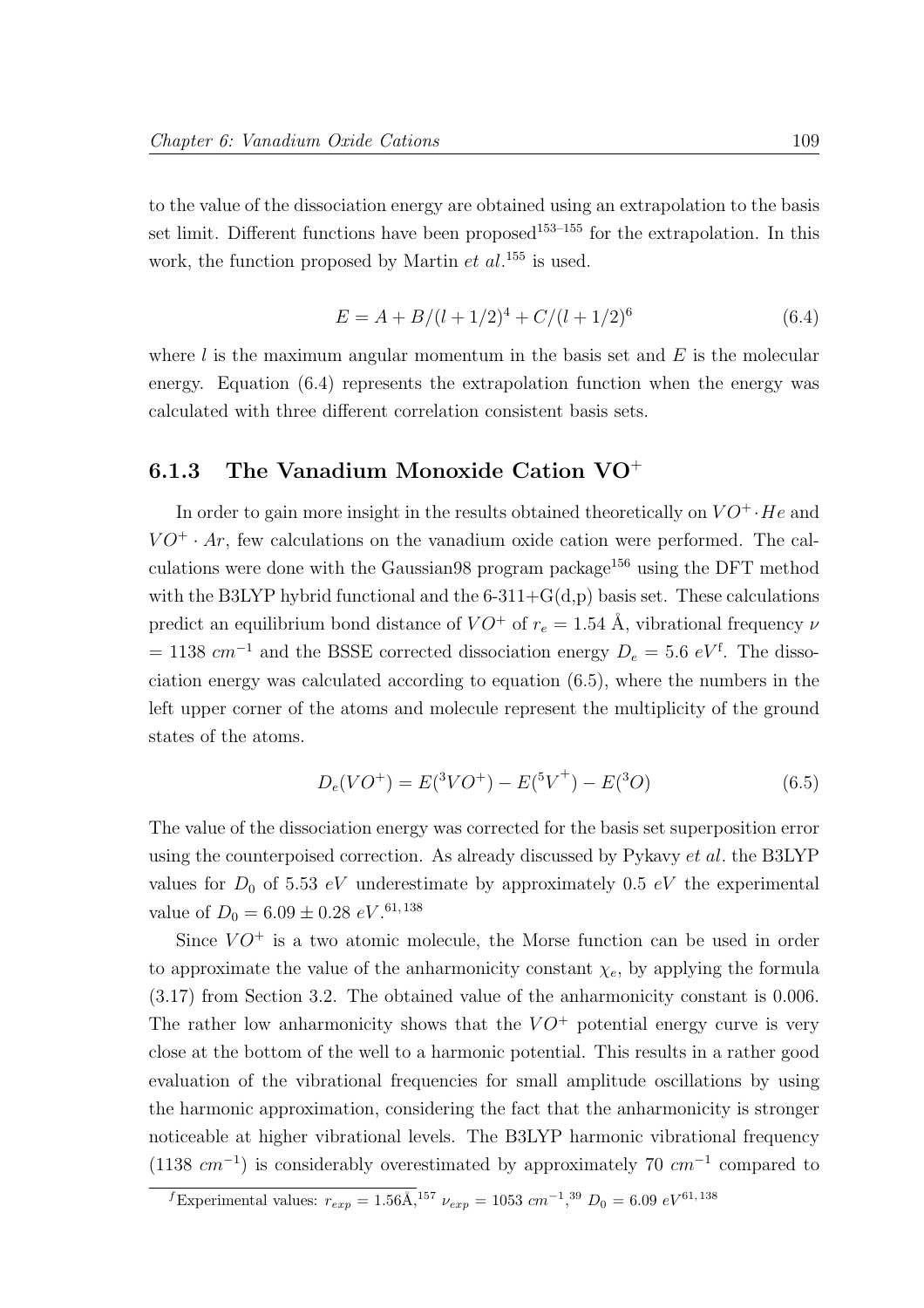the experimental values of  $1053 \pm 5$   $cm^{-1}$ . It is known that B3LYP frequencies are systematically too large. The overestimation is also due to the harmonic approximation, however for  $VO^+$  the anharmonicity is very small  $(0.006)$ , hence, in this case the overestimation is solely due to the method. To compensate for this, usually scaling factors are used for the B3LYP predicted frequencies.<sup>39</sup>

The knowledge of the anharmonicity constant is useful for the determination of the energies and frequencies of higher vibrational levels. These can be calculated by using the equations (3.18) and (3.19) from Section 3.2. The obtained values are listed in Table 6.1 where  $\tilde{\nu}_e$  is referred to as the harmonic frequency in  $cm^{-1}$  and the  $\Delta E$ is the zero point energy  $(1/2\hbar\omega^2)$ .

Table 6.1: The values of the energy difference and frequencies determined for the first four vibrational levels by using the Morse potential approximation.

| level $(v)$                             |      |      |      |                                                                                                                             |
|-----------------------------------------|------|------|------|-----------------------------------------------------------------------------------------------------------------------------|
|                                         |      |      |      | $\Delta E$ [a.u.] $2.58 \cdot 10^{-3}$ $5.12 \cdot 10^{-3}$ $5.05 \cdot 10^{-3}$ $4.98 \cdot 10^{-3}$ $4.925 \cdot 10^{-3}$ |
| $\widetilde{\nu_v}$ [cm <sup>-1</sup> ] | 1138 | 1109 | 1095 | 1081                                                                                                                        |

e - indicates values obtained at the equilibrium position

The results in Table 6.1 show that the (positive) anharmonicity causes a decrease of the energy difference between two successive vibrational levels with increasing  $v$ . As a consequence a red shift from the fundamental frequency for the higher vibrational transitions occurs, which makes multiphoton excitation difficult or even impossible.

## 6.1.4 Quantum Computational Results for the VO<sup>+</sup>· R (R = He, Ar) Complexes

In the following, the computational results on  $VO^+ \cdot He$  and  $VO^+ \cdot Ar$  using the multi-reference complete active space second order perturbation theory (CASPT2) are presented. The calculations were performed with the MOLPRO 2002.6 program package.<sup>158</sup>

#### Structural Analysis

The structures for  $VO^+$ ,  $VO^+$  · He and  $VO^+$  · Ar at the CASPT2 level and the ccpV5Z basis set, are presented in Figure 6.1. The calculations predict bent structures for the rare gas complexes with the rare gas atom attached to the vanadium. Tables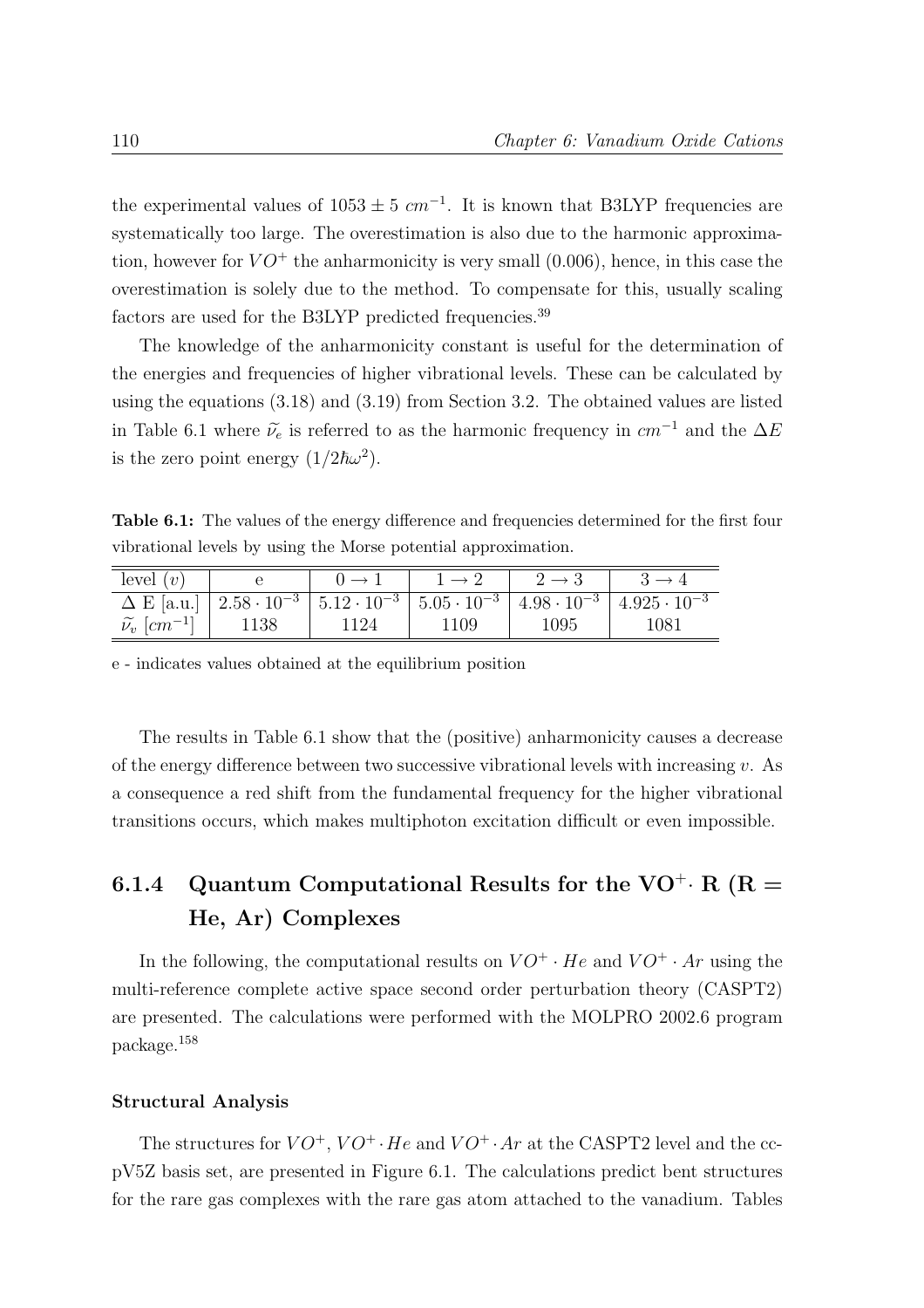

**Figure 6.1:** CASPT2 / cc-pV5Z structures for  $VO^+$ ,  $VO^+$  · He and  $VO^+$  · Ar. (O in blue, V in light gray,  $He$  in black and  $Ar$  in green)

6.2 and 6.3 list the CASPT2 / cc-pVXZ  $(X=3,4,5)$  inter-atomic distances for all three systems, as well as the  $O - V - R_x$  angles. The distance  $r_e$  between the vanadium and the oxygen atoms at the cc-pV5Z basis set is approximately 1.56  $\AA$ , in very good agreement with the experimental value of Harrington et al.<sup>157</sup> of  $r_0 = 1.56 \text{ Å}$ . With

**Table 6.2:** The inter-atomic distances for  $VO^+$ ,  $VO^+ \cdot He$  cations and the  $He - V^+ = O$ angle values calculated by using the CASPT2 method with the cc-pVXZ  $(X = 3, 4, 5)$  basis sets.

| Basis sets    | $V\Omega^+$ | $VO^+ \cdot He$ |                   |                        |
|---------------|-------------|-----------------|-------------------|------------------------|
|               | $r(VO^+$    | $r(VO^+$        | $r(He \cdot V^+)$ | $a(OV^+ \cdot He)$ [°] |
| $cc$ -p $VTZ$ | 1.5595      | 1.5598          | 2.2493            | 130.03                 |
| $cc$ -p $VQZ$ | 1.5591      | 1.5595          | 2.2207            | 128.88                 |
| $cc$ -p $V5Z$ | 1.5595      | 1.5599          | 2.2189            | 128.53                 |

increasing basis set the values of the  $V - O$  and  $V - R_x$  distances and of the  $V - O - R_x$ angles decrease slightly. The largest changes are observed in the  $V - R_x \approx 0.03 \text{ Å}$ distance and in the angle 1.5°. At the cc-pV5Z basis set, for  $VO^+ \cdot He$ , the  $V-O$  and the  $V - He$  distances are 1.56 and 2.22  $Å$ , and the angle is 128.5°. For the  $VO^+ \cdot Ar$ complex at the same basis set, the inter-atomic distances are larger, 1.563 Å for  $V - O$ and 2.6 Å for  $V - Ar$ , whereas the angle is smaller and has a value of  $125^{\circ}$ ,  $\approx 3.5^{\circ}$ smaller than for the He complex. The  $V - O$  distance changes only slightly (0.0004 Å for  $VO^+ \cdot He$  and 0.003 Å for  $VO^+ \cdot Ar$ ) with the attachment of the rare gas atom.

In Table 6.4, a comparison between the DFT / B3LYP and CASPT2 geometry optimizations of the  $VO^+ \cdot He$  molecule by using the TZVP basis set of Ahlrichs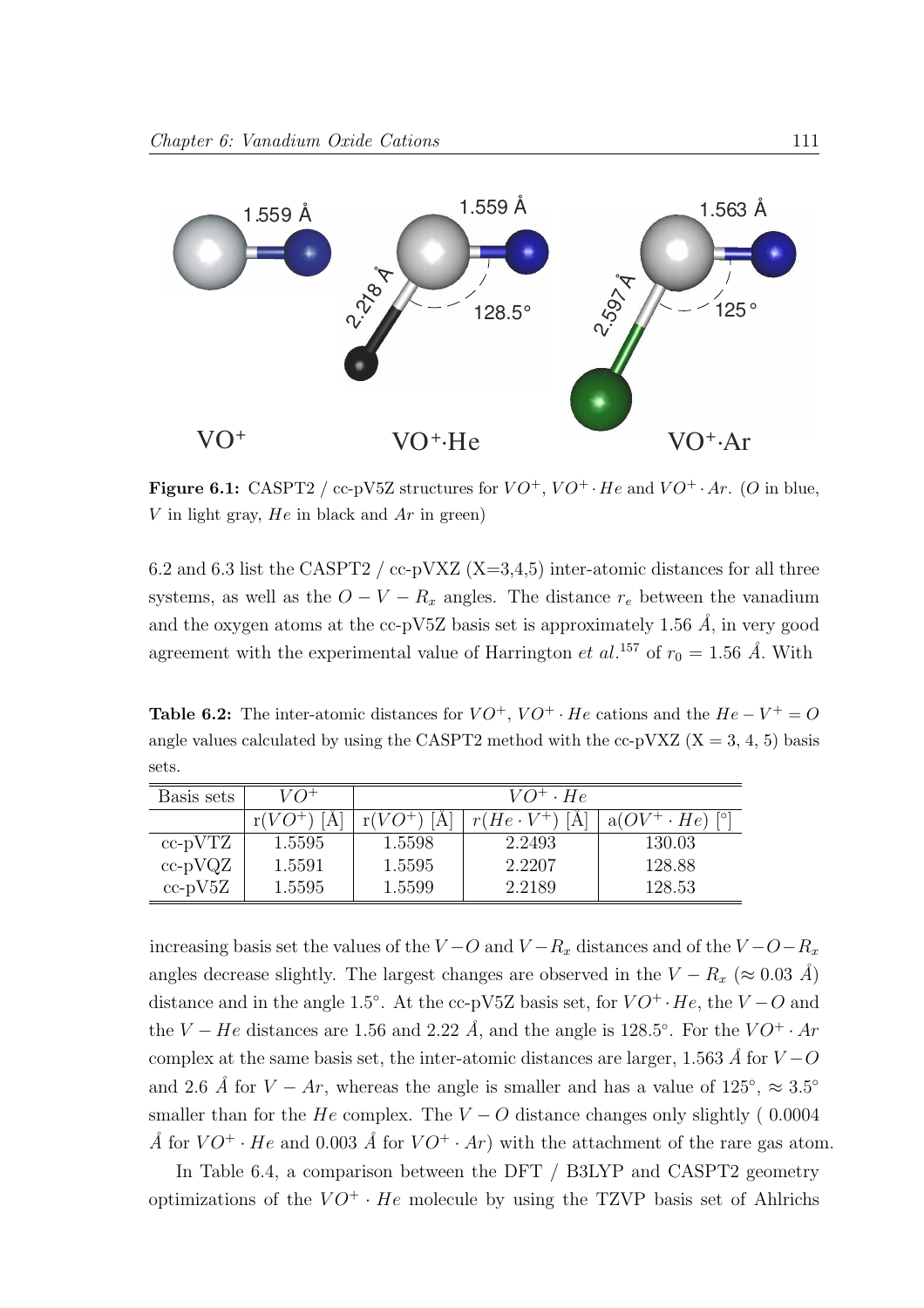| Basis sets    | $V\Omega^+$ | $VO^+ \cdot Ar$  |                  |                                   |
|---------------|-------------|------------------|------------------|-----------------------------------|
|               | $r(VO^+)$   | $r(VO^+)$<br>[A] | $r(Ar\cdot V^+)$ | $a(OV^+ \cdot Ar)$ <sup>[o]</sup> |
| cc-pVTZ       | 1.5595      | 1.5621           | 2.6267           | 126.53                            |
| $cc$ -p $VQZ$ | 1.5591      | 1.5622           | 2.6048           | 125.81                            |
| $cc$ -p $V5Z$ | 1.5595      | 1.5629           | 2.5974           | 125.14                            |

**Table 6.3:** The interatomic distances in Angstrom  $(\hat{A})$  and the angle values in degrees  $(\circ)$ calculated for  $VO^+ \cdot Ar$  using the CASPT2 method with different basis sets.

et al.<sup>147, 148</sup> is presented. The DFT values are underestimated, by 0.15 Å for the vanadium-oxygen distance  $(r_0^{exp} = 1.56 \text{ Å})$ . The CASPT2 results at this basis set overestimate the inter-atomic distances (by 0.2  $\AA$  for the vanadium-oxygen). For the geometry optimization, by using the relatively small TZVP basis set, the B3LYP method seems to predict closer results to the experimental values than the CASPT2 approach.

**Table 6.4:** Comparison of the structure of  $VO^+ \cdot He$  using the TZVP Ahlrichs basis set at the DFT and CASPT2 levels.

| Method             | $V\Omega^+$ | $VO^+ \cdot He$  |                         |                                  |
|--------------------|-------------|------------------|-------------------------|----------------------------------|
|                    | $r(VO^+)$   | $r(VO^+)$<br>[A] | $r(He \cdot V^+)$<br> A | $\perp$ a( $OV^+ \cdot He$ ) [°] |
| DFT                | 1.5464      | 1.5470           | 2.2187                  | 126.67                           |
| CASPT <sub>2</sub> | 1.5833      | 1.5835           | 2.3746                  | 133.73                           |

#### Investigation of the Dissociation Energies and Vibrational Frequencies

The structure calculations presented previously showed only slight changes due to the increase of the basis set. Larger influences are expected when energies are calculated, especially dissociation energies. For weakly bonded systems it is important to use corrections for the basis set superposition error, since for weak van-der-Waals interactions it can be on the same order of magnitude as the interaction energy. As previously mentioned, the basis set superposition error decreases with increasing the basis set. Table 6.5 and 6.6 shows the molecular and atomic energies calculated at the CASPT2 level with the three cc-pVXZ  $(X = 3, 4, 5)$  basis sets, as well as the BSSE corrected dissociation energy  $D_e$  of the He, respectively Ar atoms from the  $VO^+$  chromophore. As can be observed from the two Tables 6.5 and 6.6, the values for the counterpoised correction (CP) for  $VO^+$  · He decrease from 0.65 kJ/mol for the cc-pVTZ to 0.09  $kJ/mol$  for the cc-pV5Z basis set. The same tendency is observed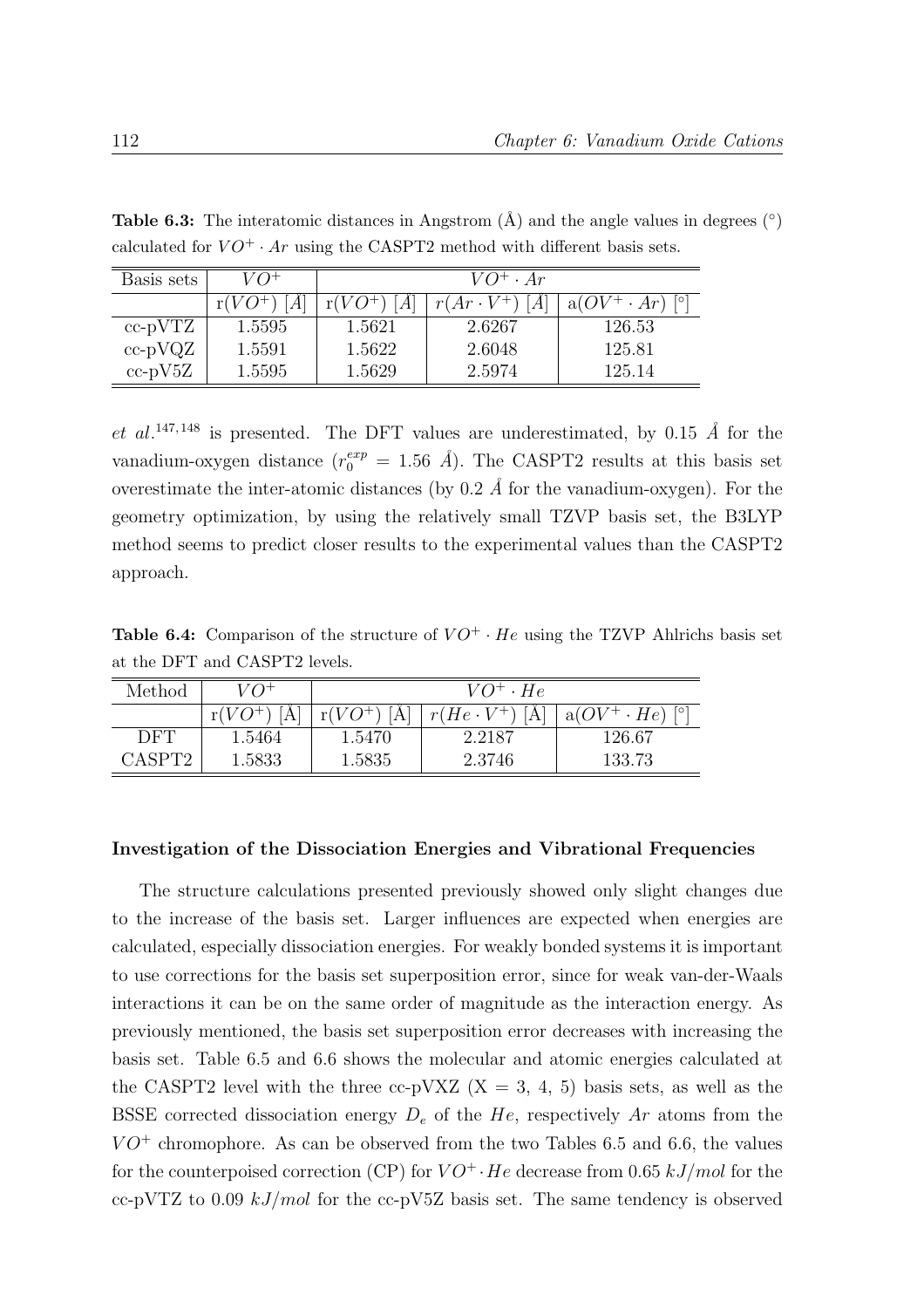also for the Ar complex, where the CP correction decreases from 2.48  $kJ/mol$  for the cc-pVTZ basis set to 0.76  $kJ/mol$  for cc-pV5Z. These BSSE errors represent less than  $3\%$  of the binding energy at the cc-pVQZ and cc-pV5Z basis sets, indicating that these basis sets are adequate for the calculation of such low binding energies. The last row in both Tables 6.5 and 6.6 shows the values of the molecular and atomic energies, as well as of the dissociation energy at the basis set limit, calculated with the extrapolation function developed by Martin  $et \ al$ <sup>155</sup>. The BSSE corrected and BSL extrapolated values of  $D_e$  are 9.43 kJ/mol (0.1 eV) for  $VO^+ \cdot He$  and 42.29  $kJ/mol$  (0.44 eV) for  $VO^+ \cdot Ar$ . The predicted dissociation energies are higher than calculated for other systems studied in this thesis, for example for  $BrHI^- \cdot Ar$  with a CCSD(T) predicted dissociation energy of  $\approx 0.04 \text{ eV}$ .

Table 6.5: CASPT2 total energies in hartrees, the value of the counterpoised correction and the dissociation energies of the He atom in  $kJ/mol$  for  $VO^+ \cdot He$ . The last row shows the energies of the systems when extrapolating to the basis set limit (BSL) and the value of the dissociation energy at this limit.

| Basis sets    | $VO^+$     |           | $VO^+ \cdot He$ |                   |          |         |
|---------------|------------|-----------|-----------------|-------------------|----------|---------|
|               | $E(VO^+)$  | E(He)     | $E(VO^+$        | $E(VO^+\cdot He)$ | CP       | $D_e$   |
| $cc$ -p $VTZ$ | $-1017.84$ | $-2.8943$ | -1017.85        | $-1020.74$        | 0.649916 | $-5.79$ |
| $cc-pVQZ$     | $-1017.91$ | $-2.8970$ | -1017.91        | $-1020.81$        | 0.220122 | $-7.92$ |
| $cc$ -p $V5Z$ | $-1017.92$ | $-2.8980$ | $-1017.93$      | $-1020.83$        | 0.092943 | $-8.54$ |
| <b>BSL</b>    |            | $-2.90$   | $-1017.96$      | $-1020.86$        |          | $-9.43$ |

Table 6.6: CASPT2 total energies in hartrees, the value of the counterpoised correction and the BSSE corrected dissociation energies of the Ar atom in  $kJ/mol$  for  $VO^+ \cdot Ar$ . The last row shows the energies of the systems when extrapolating to the basis set limit (BSL) and the value of the dissociation energy at this limit.

| Basis sets    | $VO^+$                 | $VO^+ \cdot Ar$ |                        |                   |      |            |
|---------------|------------------------|-----------------|------------------------|-------------------|------|------------|
|               | $E(VO^+)$              | E(Ar)           | $E(VO^+)$              | $E(VO^+\cdot Ar)$ | CP   | $D_{\rho}$ |
| $cc$ -p $VTZ$ | $-1017.84$             | $ -527.01 $     | $ -1017.84 $           | -1544.87          | 2.48 | $-31.56$   |
| $cc-pVQZ$     | $-1017.91$   $-527.04$ |                 | $\vert -1017.91 \vert$ | $-1544.96$        | 0.99 | $-37.79$   |
| $cc$ -p $V5Z$ | $-1017.92$             | -527.05         | -1017.92               | $-1544.99$        | 0.76 | $-39.63$   |
| <b>BSL</b>    |                        | $-527.06$       | $-1017.95$             | $-1545.03$        |      | $-42.29$   |

The dissociation energy at the basis set limit was calculated for only two basis sets as well. For the Ar complex, using the  $cc$ -pVTZ and  $cc$ -pVQZ basis sets, the BSL corrected dissociation energy has the value of  $42.98 \; kJ/mol$  and for cc-pVQZ and cc $pV5Z$  41.57 kJ/mol. The same calculations were performed for the He complex and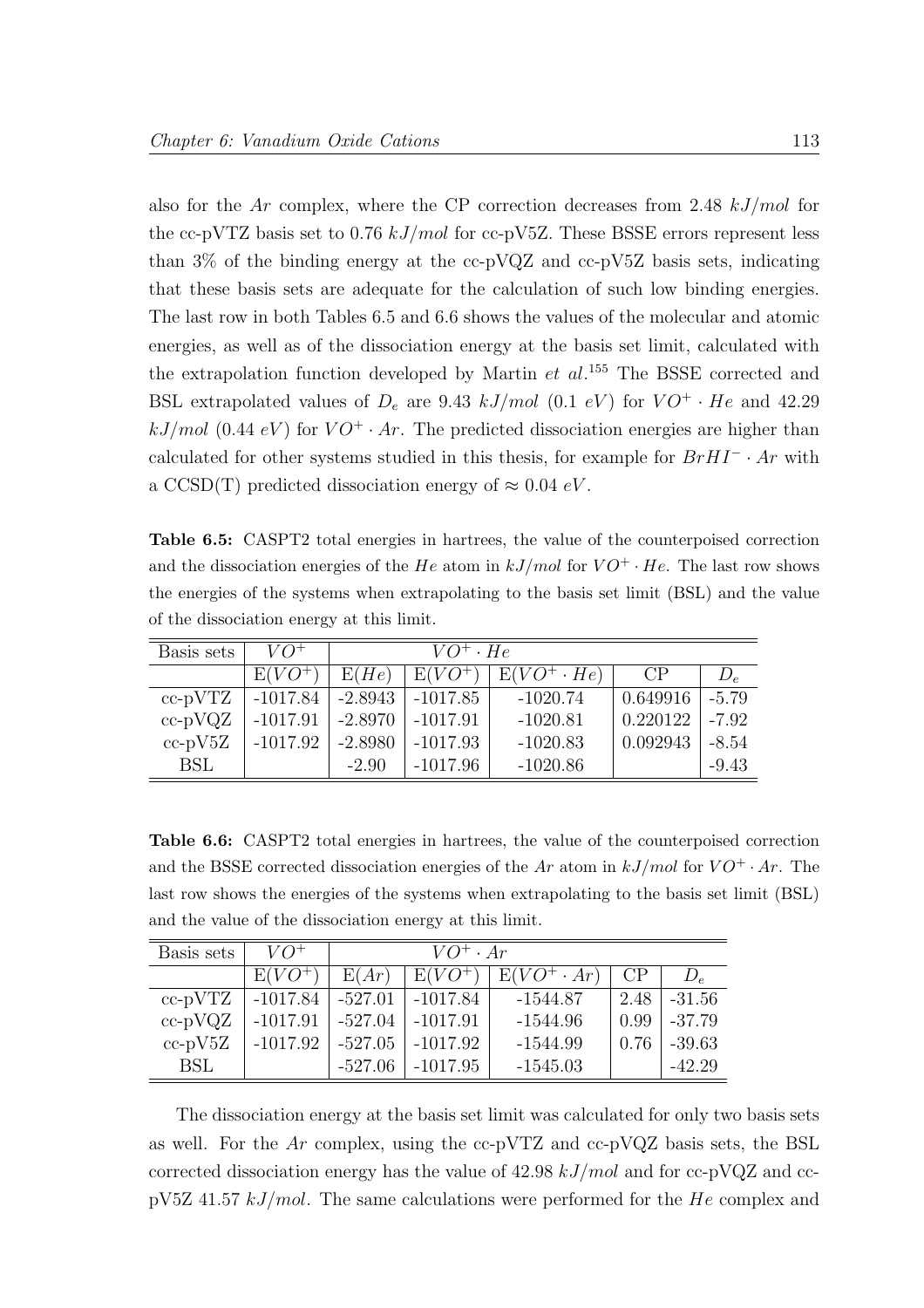the values are 9.70  $kJ/mol$  and 9.15  $kJ/mol$ , respectively. These values are corrected for BSSE as well. The predicted high dissociation energies indicate that one photon is sufficient for the photodissociation of  $VO^+ \cdot He$ , but at least four photons are required for the dissociation of  $VO^+ \cdot Ar$  at the experimentally observed band (1053  $cm^{-1}$ ).

**Table 6.7:** CASPT2 values for the frequency in  $cm^{-1}$  for  $VO^+ \cdot He$  calculated by using the cc-pVTZ and cc-pVQZ basis sets. For comparison also the experimental stretching frequency for  $VO^+$  is shown.

| Basis sets    |                       |                  | $VO^+ \cdot He$    |               |
|---------------|-----------------------|------------------|--------------------|---------------|
|               | VO                    | VO               | $V \cdot He \perp$ | $OV \cdot He$ |
|               | stretch               | stretch          | stretch            | bend          |
| $cc$ -p $VTZ$ | 1062.4                | 1066.9           | 201.9              | 56.7          |
| $cc$ -p $VQZ$ | 1051.8                | 1054.2           | 226                | 49.7          |
| experimental  | $1060 \pm 40^{\circ}$ | $1053 \pm 5^{b}$ |                    |               |
|               | $a \nightharpoonup c$ | 138 h m c        | 39                 |               |

Reference:<sup>150</sup> <sup>b</sup> Reference

**Table 6.8:** CASPT2 values for the frequency in  $cm^{-1}$  for  $VO^+ \cdot Ar$  calculated by using the cc-pVTZ and cc-pVQZ basis sets. For comparison also the stretching frequency for  $VO^+$  is shown.

| Basis sets                                                                     |                    |                  | $VO^+ \cdot Ar$ |               |  |
|--------------------------------------------------------------------------------|--------------------|------------------|-----------------|---------------|--|
|                                                                                | VO                 | VO               | $V \cdot Ar$    | $OV \cdot Ar$ |  |
|                                                                                | stretch            | stretch          | stretch         | bend          |  |
| $cc$ -p $VTZ$                                                                  | 1062.4             | 1065.7           | 169.8           | 86.0          |  |
| $cc$ -p $VQZ$                                                                  | 1051.8             | 1053             | 190.7           | 72.8          |  |
| experimental                                                                   | 1060 $\pm$ 40 $^a$ | $1063 \pm 5^{b}$ |                 |               |  |
| <sup><i>a</i></sup> Reference; <sup>138</sup> <i>b</i> Reference <sup>39</sup> |                    |                  |                 |               |  |

In order to investigate the influence of the attached rare gas atoms to the  $VO^+$ chromophore on the infrared spectrum, a frequency analysis was performed at the cc-pVTZ and cc-pVQZ basis sets for both complexes. Tables 6.7 and 6.8 list the CASPT2 values for the vibrational frequencies calculated with both basis sets. The last rows in both tables show the experimental values of the vibrational frequency for  $VO^+$  and for the rare gas complexes. A strong shift of more than 10  $cm^{-1}$  in the predicted frequencies is observed when the basis set is increased from cc-pVTZ to cc-pVQZ. A weaker influence is expected when going to the cc-pV5Z basis set. However, these calculations were not performed due to the high costs requested for the frequency analysis. The influence on the frequency at the attachment of the rare gas atoms to  $VO^+$  is small in the calculations and experiment. For the He complex a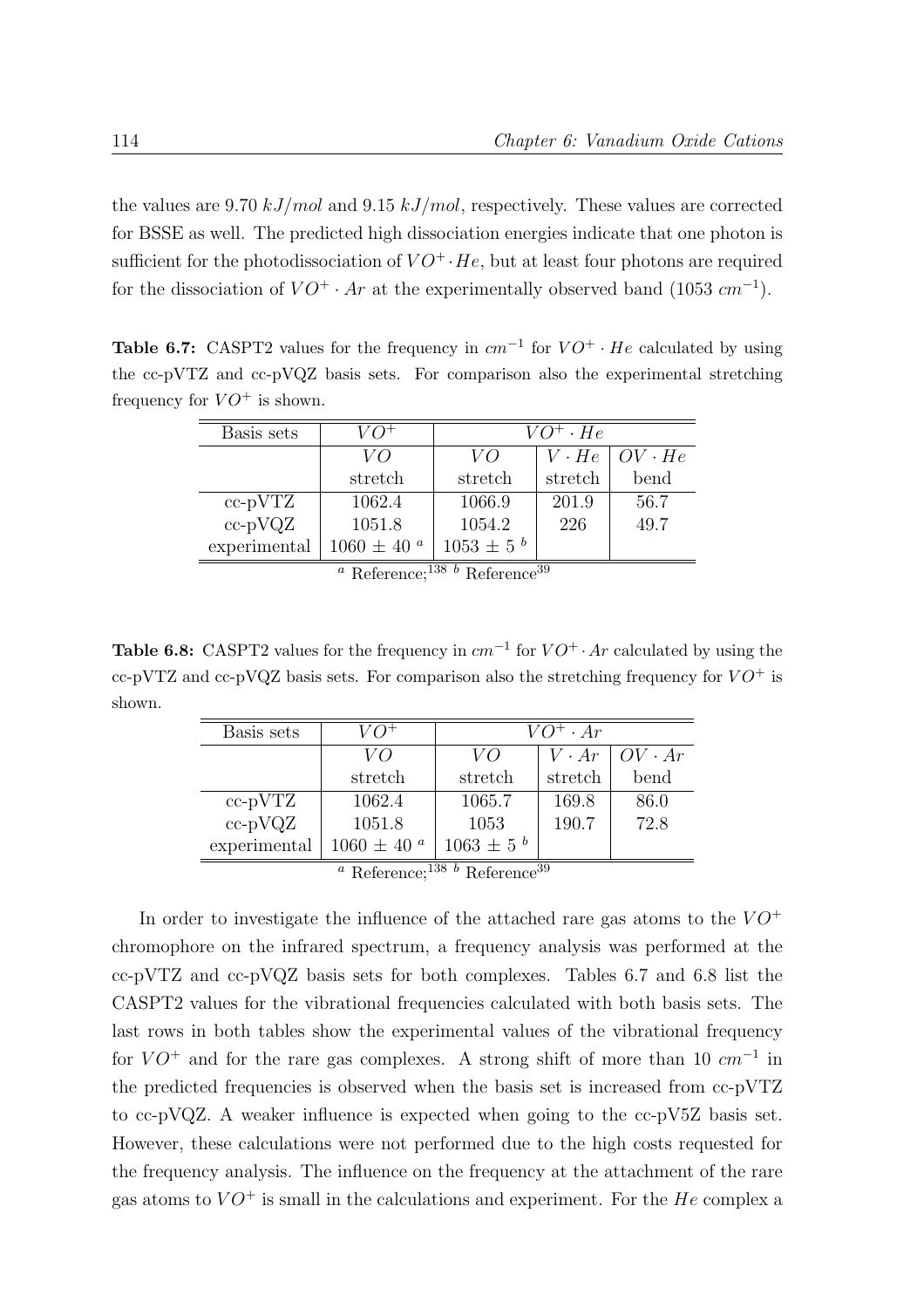shift of 2  $cm^{-1}$  is predicted by the theory. This agrees well with the frequency shifts observed experimentally of approximately 1  $cm^{-1}$ . In experiment a shift of  $\approx +10$  $cm^{-1}$  is observed for the Ar complex relative to  $VO^+ \cdot He$  which is larger than the theoretically predicted shift (see Tables 6.7 and 6.8). The difference might be caused by the multiphoton process required in the experiment in order to measure the IR spectrum.

The last Table 6.9 presents the values of the dissociation energies and of the  $V - O$ vibrational stretching frequencies performed at the B3LYP level by using the TZVP and the  $6-311+\mathcal{G}(d,p)$  basis sets. CP represents again the counterpoised correction. For comparison, the dissociation energy of the  $VO^+$  · He complex was calculated using the TZVP basis set at the CASPT2 level as well. The BSSE corrected value is 4.4  $kJ/mol$  which is much lower than the B3LYP dissociation energy of 9.46 kJ/mol. This indicates that the DFT binding energy of 9.46  $kJ/mol$ , which is close to the BSSE corrected and BSL extrapolated CASPT2 value listed in Table 6.5, is probably caused by some error compensation. This comparison suggests that the DFT approach is not suitable for calculating so low binding energies.

Table 6.9: Comparison between the DFT dissociation energies and frequencies for the  $VO^+$  stretch for the two systems  $VO^+ \cdot He$  and  $VO^+ \cdot Ar$ , using the 6-311+G(d,p) and the TZVP basis sets. The energies are given in  $kJ/mol$  and the frequencies in  $cm^{-1}$ .

| Basis sets     |         | $VO^+ \cdot He^-$ |                         |                 | $VO^+ \cdot Ar$ |                   |
|----------------|---------|-------------------|-------------------------|-----------------|-----------------|-------------------|
|                |         | CP                | $VO$ stretch $\mid D_e$ |                 |                 | $CP$ $VO$ stretch |
| $6-311+G(d,p)$ | $-9.96$ | 1.41              | 1138.46                 | $-33.71$ 0.73   |                 | 1133.19           |
| <b>TZVP</b>    |         | $-9.46$ 0.9218    | 1126.11                 | $-32.19$ $1.15$ |                 | 1121.74           |

Furthermore, the structure of the  $VO^+ \cdot Ar_2$  was calculated using the CASPT2 approach and the cc-pVTZ basis set. These calculations predict that the second argon atom binds also on the vanadium side. Figure 6.2 shows the structure of this complex. No further studies were performed on this system due to the very time consuming calculations. The experiments performed in our group,  $39$  show the formation of complexes (in the case of  $He$ ) with up to three rare gas atoms. Larger ones could not be detected, their absence suggesting a drop in the binding energy at addition of further rare gas atoms which dissociate previous to IR excitation due to CID in the trap. Future theoretical investigation of the dissociation energy at the attachment of a fourth rare gas atom to the  $VO^+$  chromophore could verify this assumption. Calculations on the  $VO^+ \cdot He_{2,3,4}$  are running and will be presented in a future article.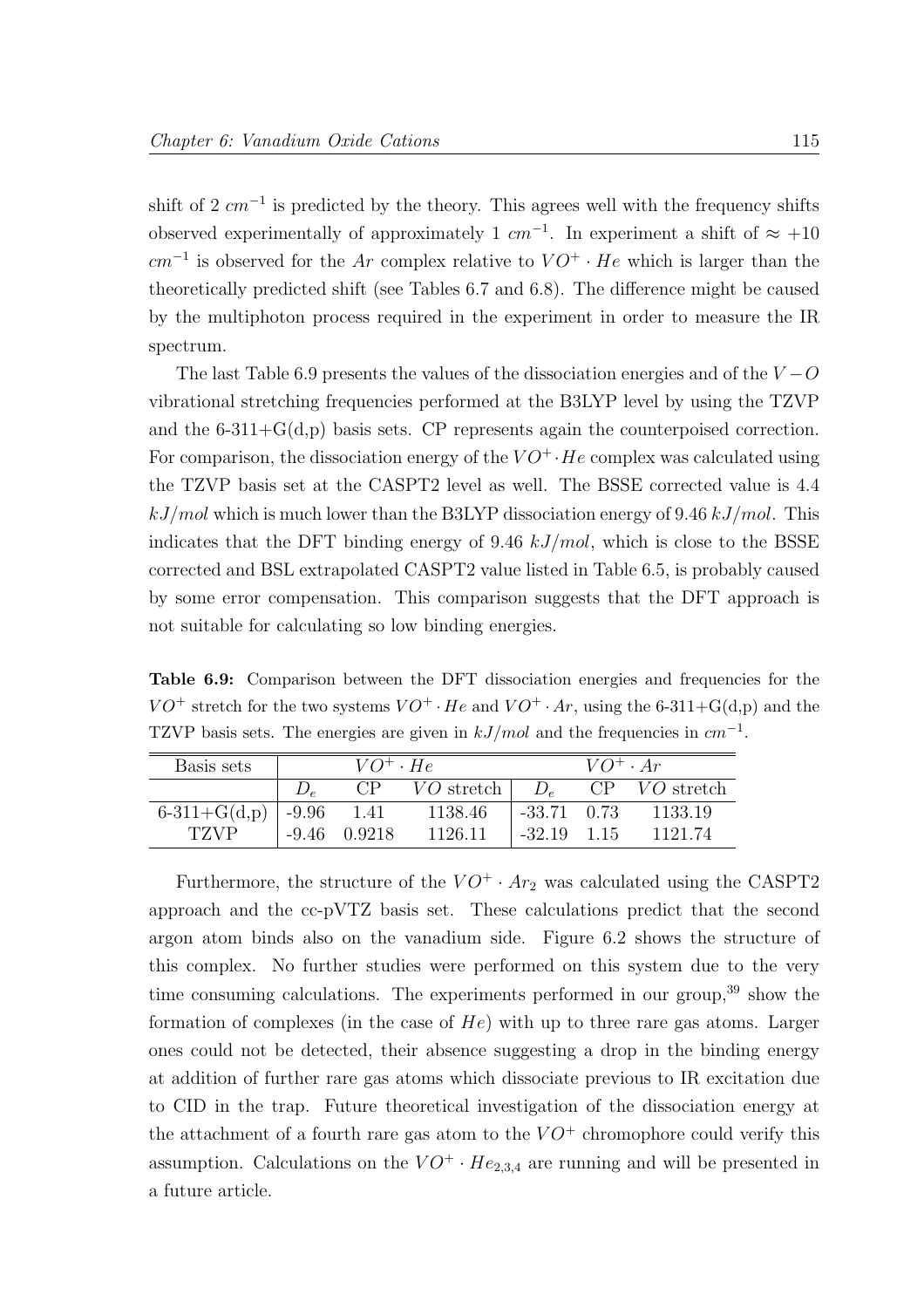

Figure 6.2: CASPT2 / cc-pVTZ structures for  $VO^+ \cdot Ar_2$ . (V- light gray sphere, O - blue sphere,  $Ar$  - green spheres.)

#### 6.1.5 Conclusions

The structure, dissociation energies and vibrational frequencies for the rare gas complexes  $VO^+ \cdot He$  and  $VO^+ \cdot Ar$  were calculated in order to understand the influence of the rare gas atoms on the structure and vibrational frequency of the  $VO^+$ core. The results were obtained from high level multi-reference CASPT2 calculation using different correlation consistent basis sets and were compared to VPD experiments performed in our group.<sup>39</sup> The calculations predict a bent structure for the two complexes. The BSSE and BSL corrected values of the dissociation energies are 9.43 and 42.29 kJ/mol (0.10 and 0.44 eV) for the He and the Ar complexes, respectively. These values are surprisingly high, especially for the Ar complex. The calculated dissociation energies predict that one photon is sufficient in order to reach the dissociation limit for the  $He$  complex, whereas for the  $Ar$  complex at least four photons are required for photodissociation at the experimentally measured band  $(1053 \, \text{cm}^{-1})$ . The vibrational analysis predicts a very good agreement for the frequency of  $VO^+ \cdot He$  $(1054 \text{ cm}^{-1})$  with the experiment  $(1053 \text{ cm}^{-1})$ . The experimentally observed blue shift of 10  $cm^{-1}$  for  $VO^+ \cdot Ar$  from the frequency of  $VO^+ \cdot He$  is higher than theoretically predicted shift. This difference might be caused by the multiphoton process required in the VPD experiments. Furthermore, the multi-reference results were compared to DFT calculations. The observed differences indicate that the DFT method is not suitable for calculating so low binding energies. The results presented here underline the importance of using high level methods for the calculation of molecular properties in some systems.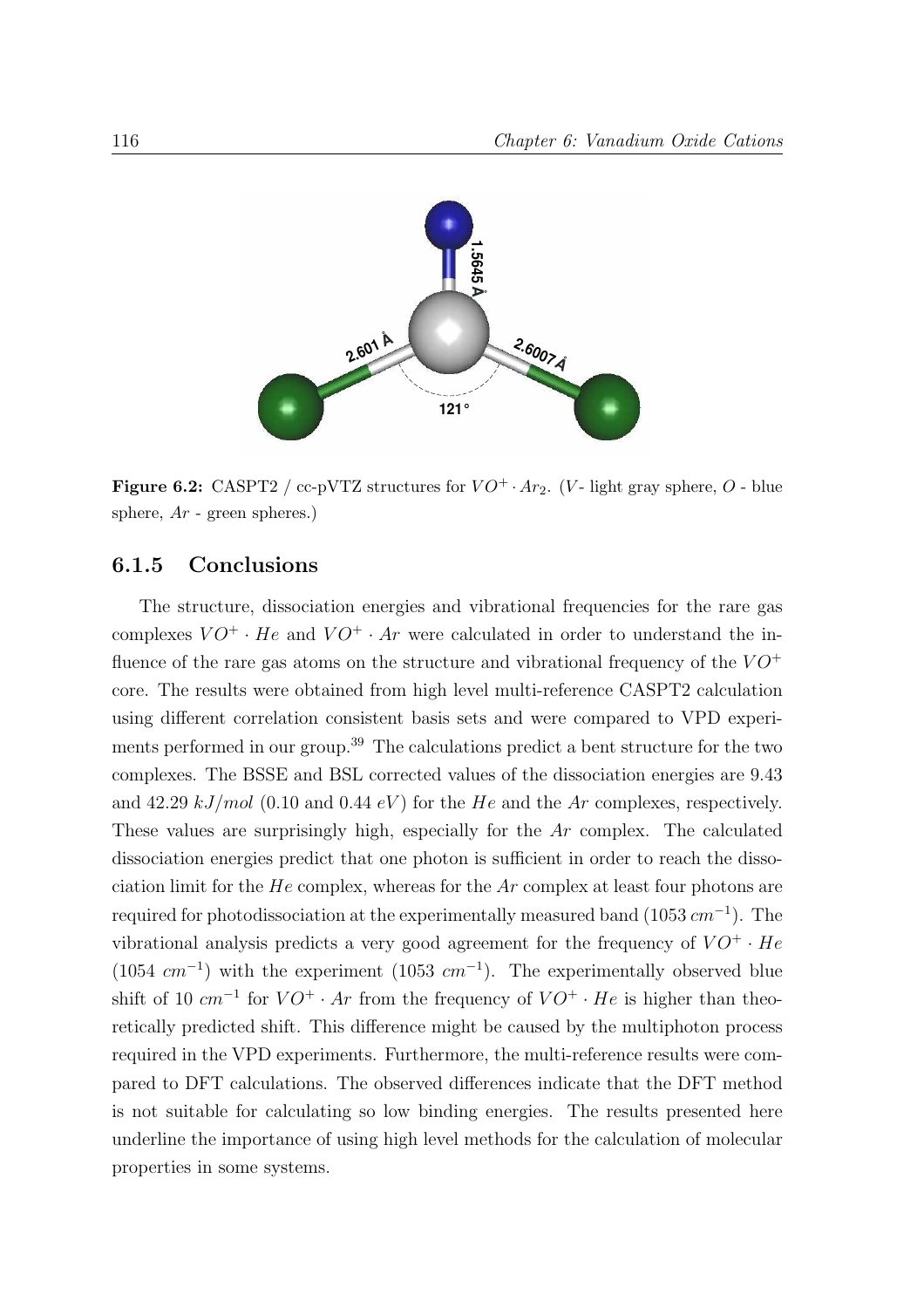### 6.2 Vanadium Oxide Cations

In this section, the results on the IRMPD spectra of selected vanadium oxide cluster cations are presented. The systems discussed here are oxygen rich cluster cations. These experiments were the first successful experiments we performed at the FELIX facility. After a short introduction and description of the experiment, the results on  $V_4O_{10}$ <sup>+</sup> are presented. The IRMPD spectrum of  $V_4O_{10}$ <sup>+</sup> is the first published IR spectrum on vanadium oxide cations. The spectrum of  $V_4O_{12}$ <sup>+</sup> was measured as well in order to help the assignment of the  $V_4O_{10}$ <sup>+</sup> IR spectrum. In Subsection 6.2.4, the results on the IRMPD spectrum of  $V_3O_8^+$  are presented. This section ends with the spectra of  $V_6O_{15}$ <sup>+</sup> and  $V_6O_{13}$ <sup>+</sup>. Except for the IRMPD spectrum of  $V_4O_{10}$ <sup>+</sup>, the result presented in this section will be published in future articles.

#### 6.2.1 Introduction and Motivation

Vanadium oxides, especially  $V_2O_5$  are known for their importance as catalysts in oxidation-reduction reactions,<sup>28</sup> as infrared active coatings<sup>33</sup> and sensors.<sup>36</sup> Many catalysts have vanadium oxide dispersed on different supports. The advantage of supported vanadium oxides lies in the variability of their geometric and electronic structure.<sup>28</sup> The characterization of their molecular structure is complicated by the different species which are formed upon deposition, e.g., isolated ions, polymeric species or mixed metal oxides with the support.<sup>28</sup> IR spectroscopy provides important information on the molecular structure, however surface vanadium oxide vibrations are often overlapped by IR bands of the support<sup>28</sup> and shifted or perturbed by the interaction with the support. Hence, investigation of the structure of vanadium oxide clusters in the gas phase, without the influence of the environment, offers important information.

The most studied vanadium oxide system in the gas phase is the diatomic vanadium monoxide,<sup>159</sup> which was found in the spectra of the metal-rich M-type stars<sup>g</sup>. Previous studies of the mass distribution<sup>37</sup> of vanadium oxide cations showed that the dominant peaks in the mass spectrum correspond to stoichiometries of  $(VO_2)_n(V_2O_5)_m(O_2)_q^+$ . Collision-induced dissociation (CID) experiments on vanadium oxide cations showed that  $VO_2$ ,  $VO_3$  and  $V_2O_5$  are the main building blocks for most of these systems.<sup>37</sup> The formation as well as the reactivity with various reactants of isolated vanadium oxide cluster cations was extensively studied in the past years.<sup>37, 38, 61, 160–165</sup> Based on CID and reactivity experiments, Bell  $et$   $al.^{37}$  pro-

 $\overline{g_{\rm Red}}$  stars are classified as M-type. They have very cool surface temperatures below 3,500 K.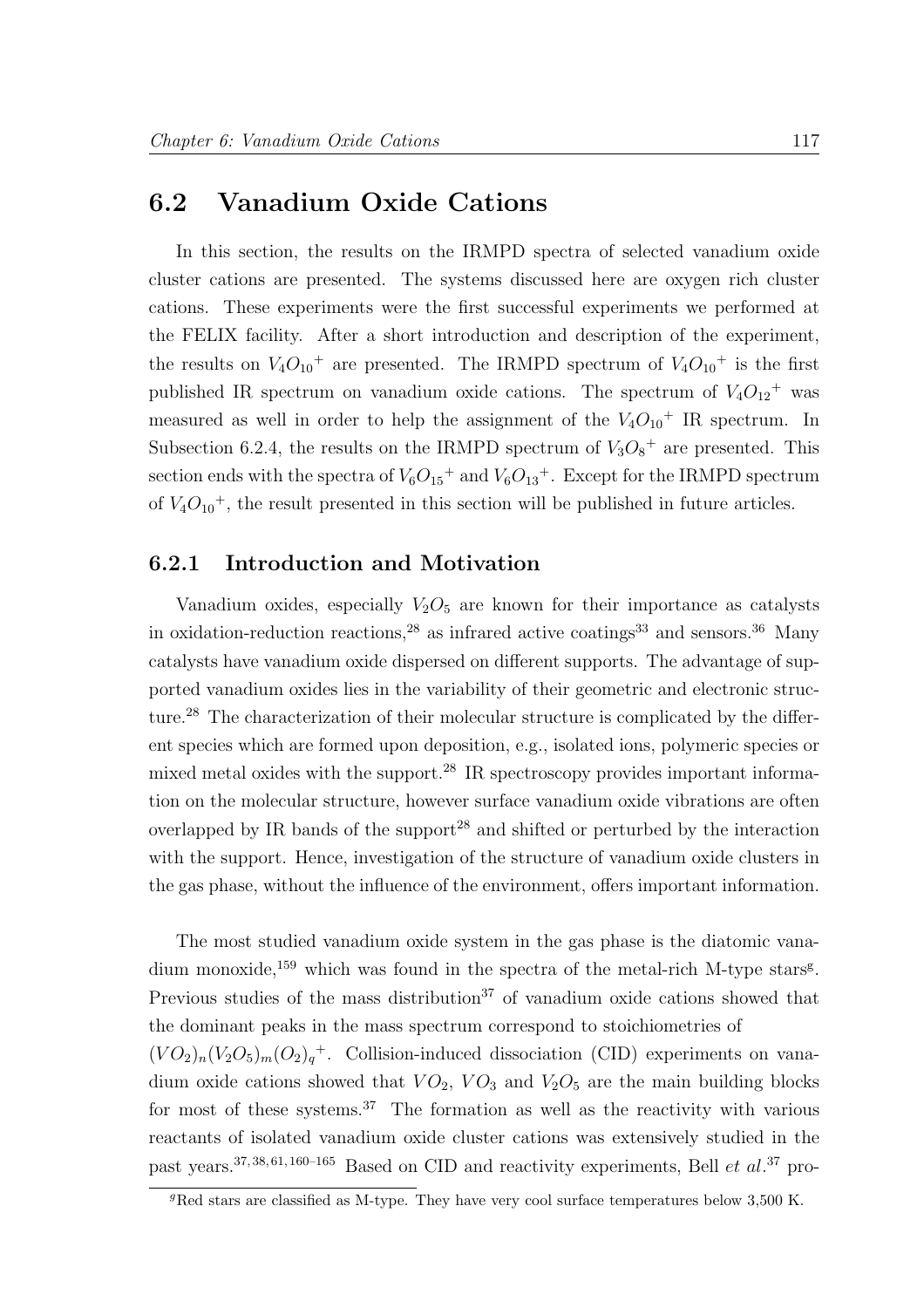posed structures for some oxygen rich vanadium oxide cluster cations. However, these structures are in conflict with theoretical predictions.<sup>39, 40</sup> The structure of vanadium oxide clusters was probed also by anion photoelectron spectroscopy. This method has proven useful for small systems, but the spectra of larger clusters are often too congested to resolve any vibrational structure.159, 166 Infrared spectroscopy in combination with quantum chemical calculations is one of the most direct and general applicable approach for the investigation of the structure of molecular systems. A systematic study of the structure of small vanadium oxide cations  $(VO_x^+$  and  $V_2O_x^+)$ was performed in our group using the IR-VPD spectroscopy. These experiments, in combination with DFT/B3LYP studies (in collaboration with J. Sauer, Humboldt-Universität zu Berlin), succeeded in assigning structural and electronic properties to the measured features.<sup>39</sup> Based on these studies two characteristic frequency regions could be identified. The region below 900  $cm^{-1}$  is characteristic for  $V - O - V$ stretches and the region above 900  $cm^{-1}$  for vanadyl stretches  $V = O$ .

Here, the IRMPD spectra of selected large vanadium oxide cluster cations is presented. Due to the high dissociation energies of vanadium oxide cations,  $40$  the IRMPD technique implies multiphoton absorption, which can make the experiments difficult and the spectra more complex. A more sensitive method is the messenger atom technique for which less photons are required for dissociation. However, the attachment of rare gas atoms is not possible for all systems. In these cases the IRMPD technique is advantageous for the measurements of the IR spectra.

#### 6.2.2 Experiment

The vanadium oxide cations studied in this thesis were produced with the laser vaporization ion source, described in Chapter 2. The carrier gas consisted of  $1\%$   $O_2$ seeded in He. The FELIX radiation passed four ZnSe optics, three windows and a lens with 500 mm focal length. Due to the low transmision of the  $ZnSe$  material in the regions below 6 and above 16  $\mu$ m (see Appendix B), the transmitted radiation intensity is reduced by more than 50% in these ranges. The FELIX macropulse energy was 50-60  $mJ$  and the bandwidth of the laser was less than 1\% of the central frequency.

## $\, 6.2.3\quad \mathrm{IRMPD}\,\, \mathrm{Spectra}\,\, \mathrm{of}\,\, \mathrm{V_4O_{\mathit{n}}}^+\,\, (\mathrm{n}=10,\,12)\,\, \mathrm{Cations}$

The IRMPD spectrum of  $V_4O_{10}$ <sup>+</sup> represents the first published infrared spectrum on vanadium oxide cations.<sup>167</sup> The results were presented in detail in the diploma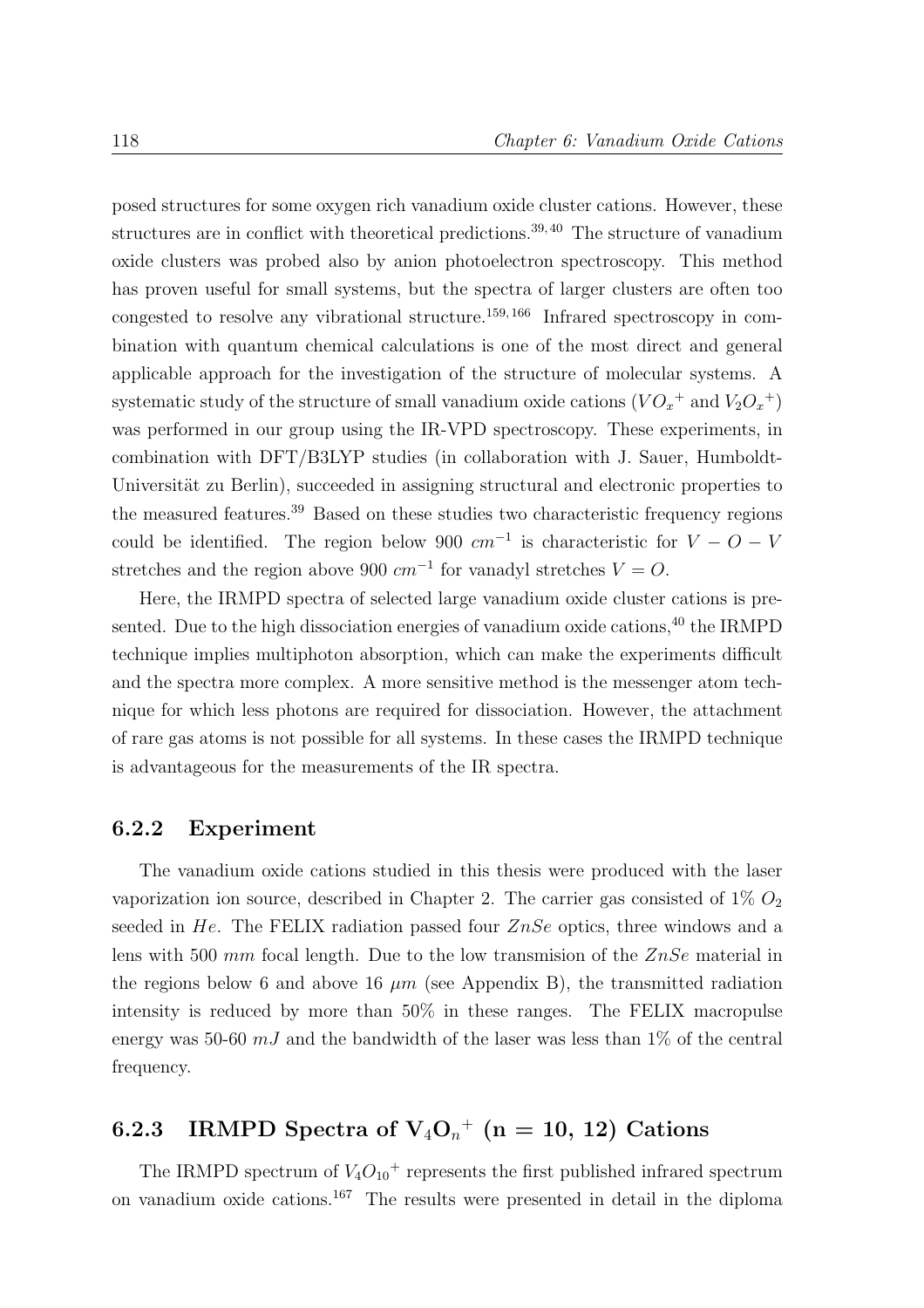#### thesis of G. Santambrogio.<sup>47</sup>

The IRMPD spectrum of  $V_4O_{10}$ <sup>+</sup> was measured between 600 and 1700  $cm^{-1}$ . The spectrum in the range from 610 to 1425  $cm^{-1}$  is shown in Figure 6.3, where the  $V_4O_8^+$  ( $O_2$ -loss) ion signal yield, formed by photodissociation of  $V_4O_{10}^+$  in the trap, is plotted as a function of the FELIX photon energy. This spectrum was measured with



Figure 6.3: The gas phase IRMPD spectrum of the  $V_4O_{10}$ <sup>+</sup> cation measured with a step of 0.1  $\mu$ m. The single fragmentation channel is the loss of one  $O_2$  molecule. The  $V_4O_8^+$ fragment ion signal is monitored as a function of the FELIX frequency. The insets show high resolution spectra recorded for each band (step =  $0.02 \ \mu m$ ).<sup>167</sup>

0.1  $\mu$ m step size. In Figure 6.3, a background signal of  $\approx$  400 counts/s is observed, which was formed by CID with the cold  $He$  atoms in the trap. The spectrum reveals two peaks at 839 and 1034  $cm^{-1}$ . Tuning the laser to the resonant frequencies, no other fragmentation channels are observed than the  $O_2$ -loss or loss of two  $O$ -atoms. The present experimental setup cannot distinguish between these two fragmentation channels. Higher resolution spectra with  $0.02 \mu m$  step size were measured over the region with infrared activity (see the insets of Figure 6.3). The widths of the two peaks are 24 and 14  $cm^{-1}$ . The width of the first band is larger that the FELIX bandwidth ( $\approx 1\%$  of the central frequency) and might cover additional unresolved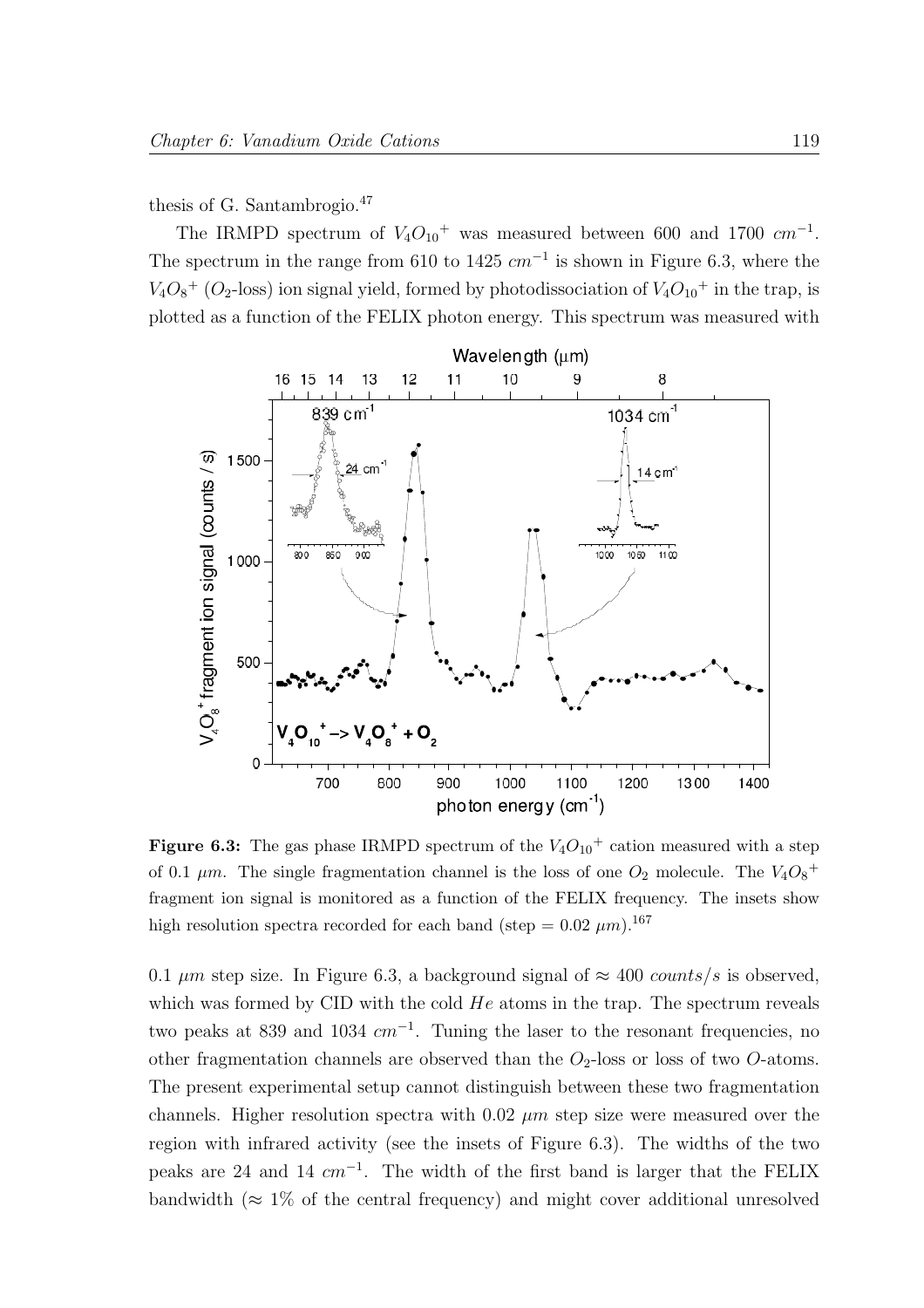bands. No other peaks outside the presented range were observed.

Collision induced dissociation (CID) experiments performed by Bell  $et al.^{37}$  showed that collisions of the  $V_4O_{10}$ <sup>+</sup> cation with Xe atoms lead to dissociation of one  $O_2$  molecule already at thermal energies. Other fragmentation channels are observed only at collision energies higher than  $3 eV$ . The same behavior was observed in the photodissociation with 532 nm radiation experiments of Kooi et al.<sup>168</sup> Both these studies suggest a structure for  $V_4O_{10}$ <sup>+</sup> which consists of a  $V_4O_8$ <sup>+</sup> core with an additional  $O_2$  unit attached. From the CID experiments<sup>37</sup> it is difficult to estimate the bond dissociation threshold of the  $O_2$  molecule because the internal energy of the ions is unknown. In our experiment, the clusters formed by the laser vaporization source are "hot". Their internal temperature is often controlled by an evaporative cooling mechanism and by the free expansion as the ions leave the source. Possible collisions with He atoms (which have room temperature) will also lead to heat exchange. At the entrance in the trap, the internal energy of the clusters is close to but lower than the energy necessary to break the weakest bond. After entering the trap, the clusters will either dissociate through collisions with  $He$  atoms or will be thermalized to the ambient temperature  $(*70 K*)$ . An evidence for the dissociation is observed in the background signal of the infrared spectrum of Figure 6.3.

No simulation of the infrared spectra for  $V_4O_{10}$ <sup>+</sup> which could help the assignment of the measured IRMPD spectrum exist to date in the literature. There are however, predictions of the structure of few low lying isomers which were calculated by Bonačić-Koutecký et al. using the DFT/B3LYP method.<sup>38</sup> These calculation predict a cage type structure for the lowest lying isomer. The simplicity of the measured IRMPD spectrum suggests a structure with a high symmetry, possibly, for example, a cage type geometry. A cage type structure was predicted by Vyboishchikov and Sauer as well for the lowest lying neutral  $V_4O_{10}$  isomer. They also simulated the IR spectra for this isomer as well as for additional few neutral  $V_4O_{10}$  isomers.<sup>169</sup> Comparing the experimental IRMPD spectrum of the cation with the simulated spectra of the neutral  $V_4O_{10}$  isomers, a good overlap with the lowest energetically lying isomer (labeled as TETRA in Ref.<sup>169</sup>) is observed. Its IR spectrum reveals two bands at  $\approx 800$  and  $1080 \text{ cm}^{-1}$  close to the experimentally observed peaks (839 and 1034  $\text{cm}^{-1}$ ). Based on these investigations as well as on previous studies on small vanadium oxide cations,<sup>39</sup> the two bands observed in the IRMPD spectrum at 839  $cm^{-1}$  and 1034  $cm^{-1}$  can be assigned to  $V - O - V$  antisymmetric stretch and to  $V = O$  stretch, respectively.

In our publication, a weakly bound  $V_4O_8^{\{+}\cdot O_2}$  adduct was proposed as the absorbing species and not the most stable, covalently bound cage type  $V_4O_{10}$ <sup>+</sup> isomer.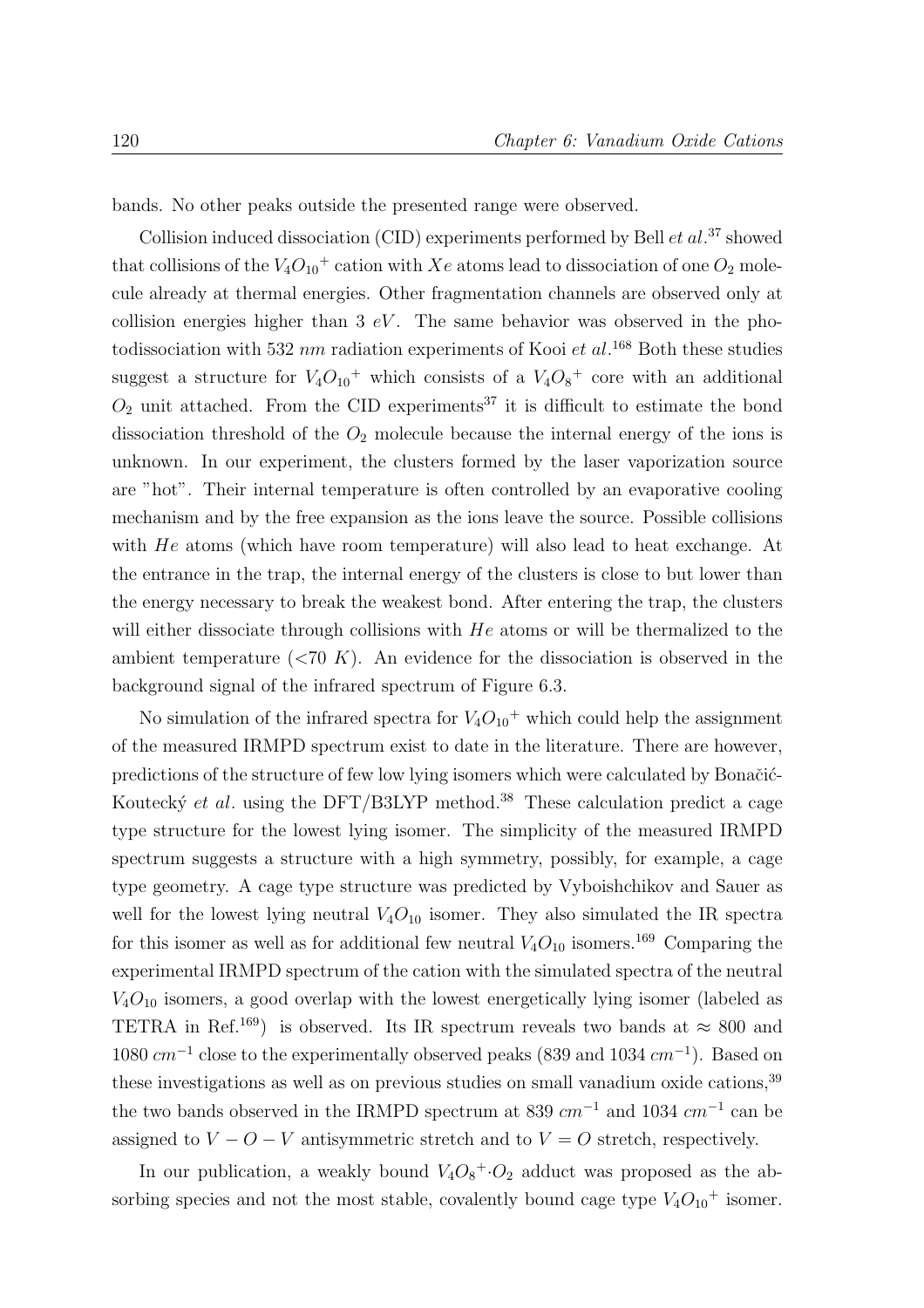This tentative assignment was in part based on the observed single dissociation product, namely  $V_4O_8^+$  ( $O_2$ -loss channel).<sup>167</sup> One such isomer of the type  $V_4O_8^+ \cdot O_2$  was calculated by Bonačić-Koutecký, $38$  but its IR spectrum was not published.

In our article<sup>167</sup> it was also stated that the IRMPD technique is limited to systems with moderately low dissociation energies  $(1-2 eV)$ , considering that the absorption of a high number of photons required to overcome dissociation energies higher than 2 eV is less probable. In light of the recent experiments on the vanadium oxide anions<sup>42</sup> with dissociation energies of up to 6  $eV^{170}$  this prediction seems questionable and the assignment to a cage type structure which does not necessarily contain a weakly bound  $O_2$  is feasible. For such a system the fragmentation of an  $O_2$  unit is expected to require high dissociation energies. This suggests that no or low CID dissociation should be observed in the trap. In our experiment, the observed background signal formed through CID represents 25 % of the fragment ion measured at the maximum of the peak with the highest intensity. Thus, if the lowest lying isomer of  $V_4O_{10}$ <sup>+</sup> would be the absorbing specie, then the observed CID background is unexpected.

In the hope to obtain more information which could help the structural identification of  $V_4O_{10}$ <sup>+</sup>, the IRMPD spectrum of  $V_4O_{12}$ <sup>+</sup> was measured between 600 and 1600  $cm^{-1}$ . Figure 6.4 shows the IRMPD spectrum of  $V_4O_{12}$ <sup>+</sup> in the range from 680 to 1170  $cm^{-1}$ . No other peaks outside the presented range are observed. The spectrum was measured with 0.1  $\mu$ m step size. A background signal of  $\approx$  1500 counts/s is formed through CID with the He atoms in the trap. Higher resolution spectra measured with 0.02  $\mu$ m step size are shown in the inset of Figure 6.4. At least five bands centered at 792, 836, 845, 867 and 1042  $cm^{-1}$  are observed. The width of the last peak is 19  $cm^{-1}$ , larger than the bandwidth of the laser and might be caused by additional unresolved bands. The spectrum of  $V_4O_{10}$ <sup>+</sup> is shown in Figure 6.4 (open circles) as well. The two spectra are very similar, except for the third band at 792  $cm^{-1}$ , which is observed only in the IR spectrum of  $V_4O_{12}^+$ .

This cation presents many fragmentation channels namely the loss of one  $O_2$ molecule,  $O_3$ -loss, the loss of two  $O_2$  molecules and one VO molecule loss. The  $O_2$ -loss spectrum reveals the most intense bands, followed by  $2O_2$ -loss channel,  $O_3$  and  $VO$ loss. Photodissociation experiments with 532  $nm$  radiation<sup>168</sup> show evidence for the dissociation of  $O_2$  and two  $O_2$  molecules at low fluences. At higher fluences, formation of  $VO_2$  ( $V_3O_{10}$ -loss) and  $VO$  ( $V_3O_{11}$ -loss) is observed, however no VO-loss could be detected. Figure 6.5 shows the IRMPD spectra of the  $O_2$  and  $2O_2$ -loss channels. The relative peak intensities in the  $2O_2$ -loss spectrum are different than in the  $O_2$ -loss spectrum. The presented spectra in Figure 6.5 were measured with different FELIX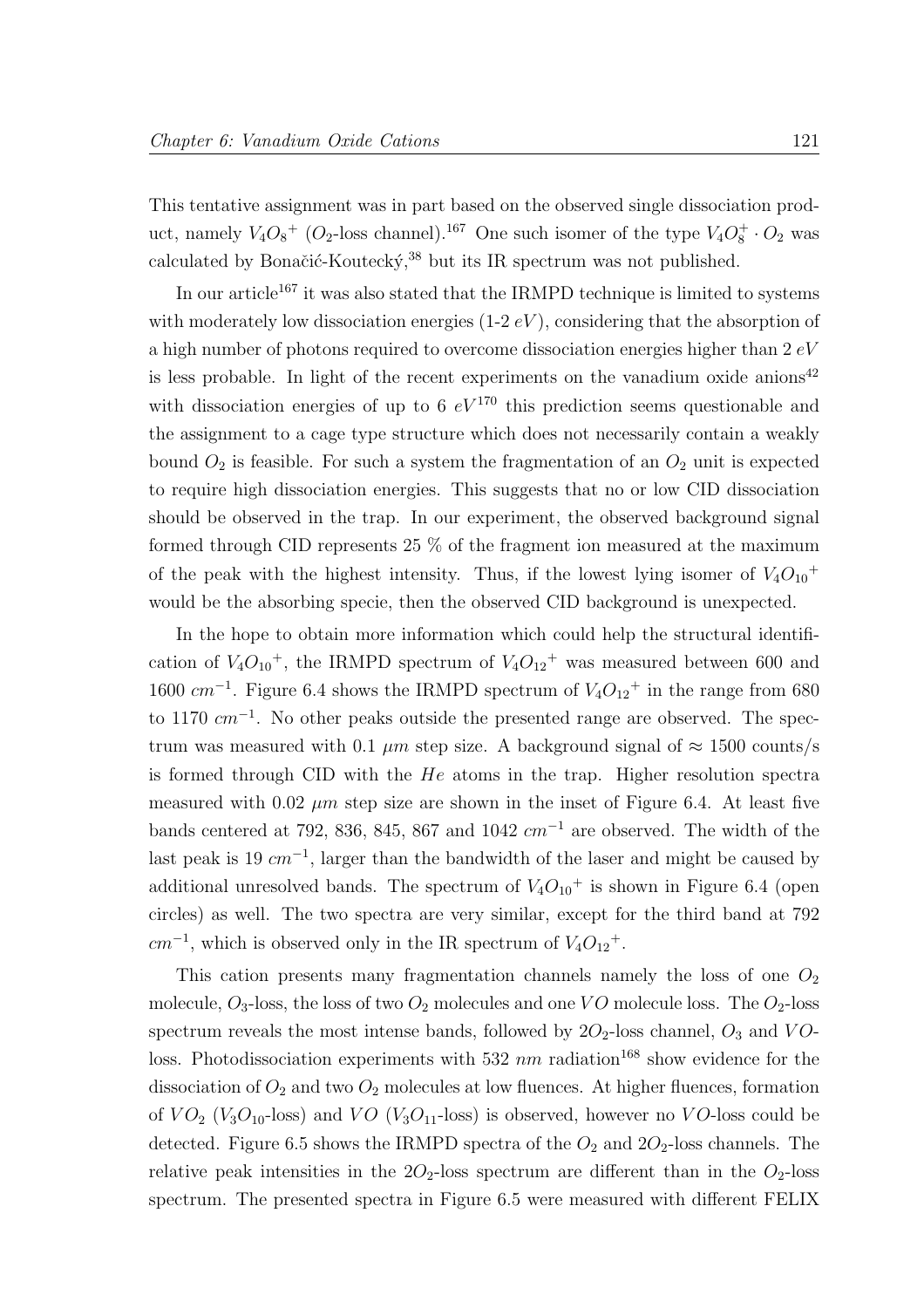

**Figure 6.4:** The IRMPD spectrum of the  $V_4O_{12}^+$  cation. The  $V_4O_{10}^+$  fragment ion signal was measured as a function of the laser frequency (closed circles). The insets present high resolution spectra of each peak measured with a lower step size and on a smaller frequency range. For comparison, the spectrum of the  $V_4O_{10}$ <sup>+</sup> cation is shown as well (open circles).

pulse energies (46  $mJ$  and 60  $mJ$  for the  $O_2$ -loss and  $2O_2$ -loss spectra). When the two fragmentation channels are measured with the same FELIX pulse energy, both spectra show similar relative peak intensities as in the lower panel of Figure 6.5. Hence, the difference in the relative peak intensities between the two spectra is attributed to different FELIX pulse energies used for the experiments. The fragment ion yield in the  $2O_2$ -loss spectrum is eight times lower than in the  $O_2$ -loss spectrum, suggesting a sequential dissociation mechanism:

$$
V_4O_{12}^+ \rightarrow V_4O_{10}^+ + O_2 \rightarrow V_4O_8^+ + 2O_2
$$

The 2O<sub>2</sub>-loss spectrum reveals only two bands at 823 and 1039  $cm^{-1}$ , however the first band has a large width that might cover two unresolved bands similar to the first two peaks in the  $O_2$ -loss spectrum. The similarity of the  $V_4O_{12}$ <sup>+</sup> and  $V_4O_{10}$ <sup>+</sup> spectra suggests that the structure of  $V_4O_{12}^+$  contains a  $V_4O_{10}^+$  core with one  $O_2$  attached to it. The simplicity of the IRMPD spectra of  $V_4O_{12}$ <sup>+</sup> suggest a high symmetry structure, possibly similar to the cage type structure proposed for  $V_4O_{10}$ <sup>+</sup>. The richer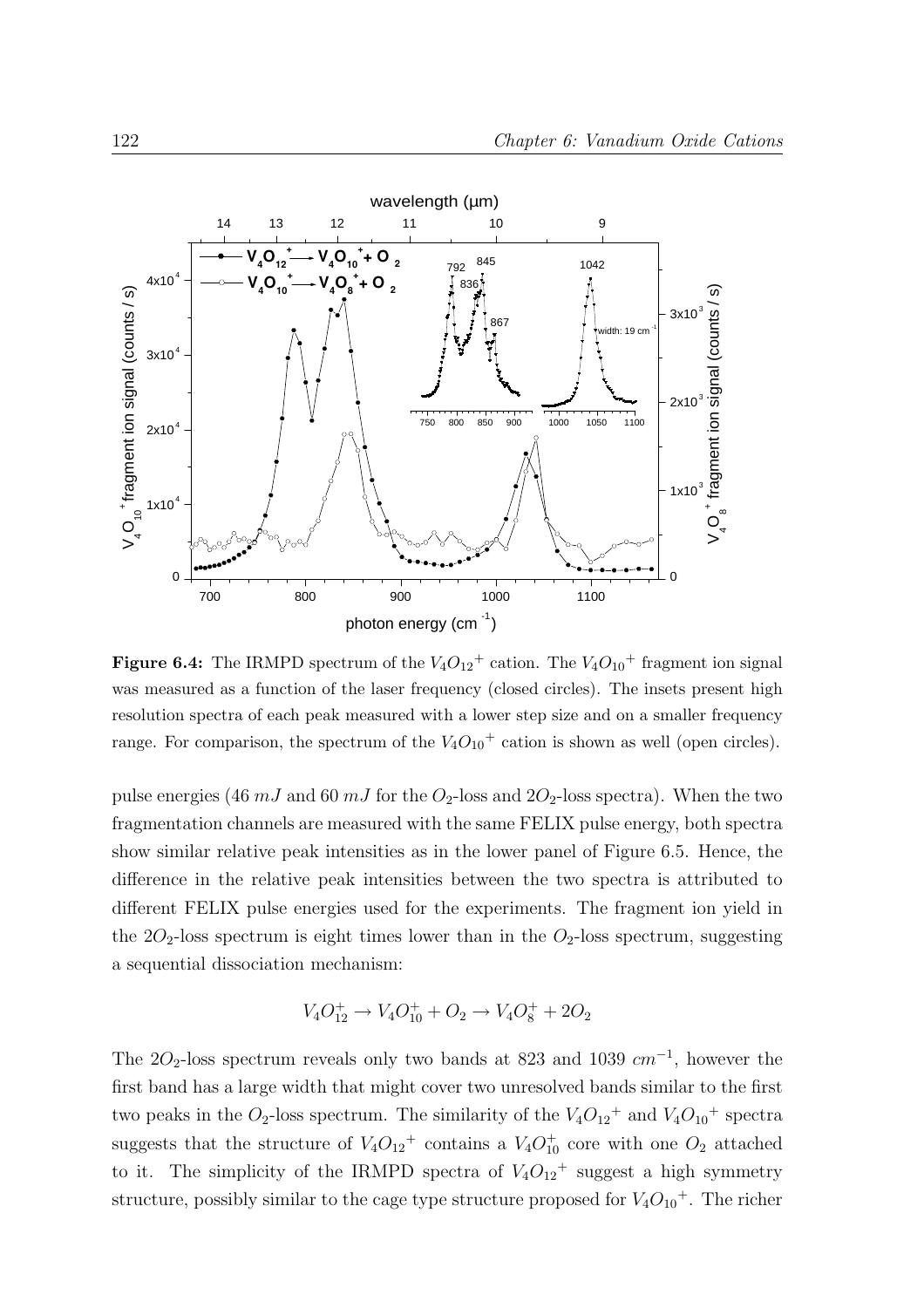

**Figure 6.5:** The IRMPD spectrum of  $O_2$  and  $2O_2$ -loss fragmentation channels of  $V_4O_{12}^+$ . The spectrum of the  $O_2$ -loss channel was measured with 0.05  $\mu$ m steps and the 2 $O_2$ -loss spectrum with 0.1  $\mu$ m step size.

vibronic pattern measured for  $V_4O_{12}$ <sup>+</sup> compared to  $V_4O_{10}$ <sup>+</sup> (see Figure 6.4) might be possible to explain by the breaking of symmetry due to the additional  $O_2$  group. The reason that the band at 1042  $cm^{-1}$  in  $V_4O_{12}$ <sup>+</sup> does not separate at  $O_2$  addition might be caused by the binding of  $O_2$  to the frame of the structure and not to the vanadyl. In this case the  $V = O$  mode might not influenced by the presence of the weakly bound  $O_2$ . Since there are no calculations for the  $V_4O_{12}$ <sup>+</sup> cluster cation, the interpretation of the spectrum is difficult. It is possible that another structure with weakly bound  $O_2$  units is probed in the experiment. However, the IRMPD spectrum of  $V_4O_{10}$ <sup>+</sup> agrees well with the IR spectrum of the neutral lowest lying isomer (called TETRA), suggesting a similar structure for the cation. The similarity of the  $V_4O_{10}$ <sup>+</sup> and  $V_4O_{12}$ <sup>+</sup> spectra supports this tentative assignment. However, the origin of the CID background observed for  $V_4O_{10}$ <sup>+</sup> remains still unexplained.

In conclusion, the IRMPD spectrum of the  $V_4O_{10}$ <sup>+</sup> cation was measured between 600 and 1700  $cm^{-1}$ . The single dissociation channel is the  $O<sub>2</sub>$ -loss. The spectrum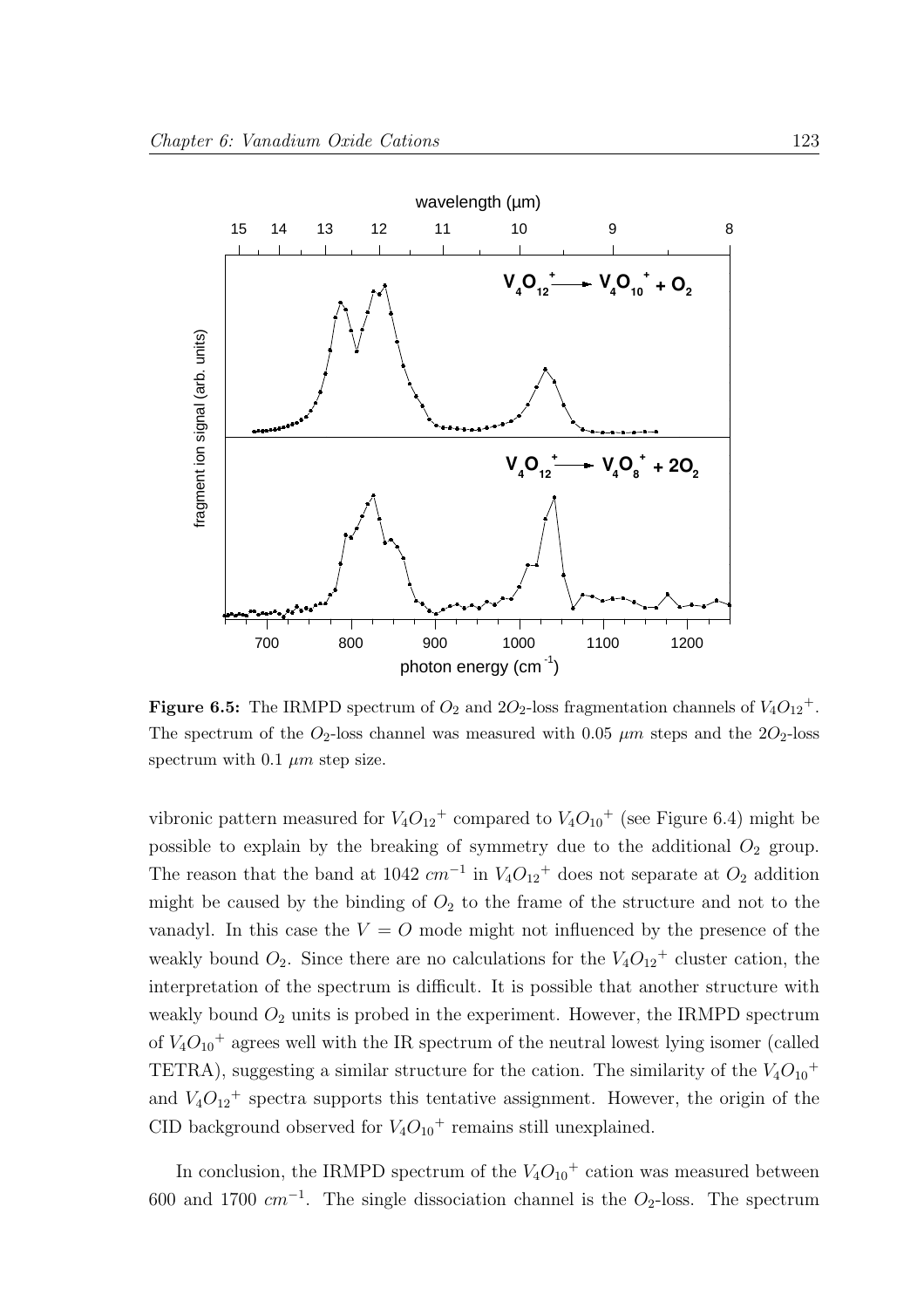|                          | parent ion fragment ion  | position $(cm^{-1})$     |
|--------------------------|--------------------------|--------------------------|
| $V_4O_{12}$ <sup>+</sup> | $V_4O_{10}$ <sup>+</sup> | 792, 836, 845, 867, 1042 |
|                          | $V_4O_8^+$               | 823, 1039                |
| $V_4O_{10}$ <sup>+</sup> | $V_4O_8^+$               | 839, 1034                |

**Table 6.10:** Peak positions for multiphoton dissociation of  $V_4O_{12}^+$  and  $V_4O_{10}^+$ .

reveals two peaks at 839 and 1034  $cm^{-1}$  which were assigned based on previous experimental and theoretical studies on smaller vanadium oxides<sup>39</sup> to the  $V - O - V$ and  $V = O$  modes. Based on the comparison of the IRMPD spectrum of  $V_4O_{10}$ <sup>+</sup> to the simulated IR spectrum of neutral  $V_4O_{10}^{169}$  a tentative assignment to the lowest lying isomer is proposed. The observed CID background remains difficult to explain. This assignment is supported by the similarity of the IRMPD spectra of  $V_4O_{12}$ <sup>+</sup> and  $V_4O_{10}$ <sup>+</sup>. The richer vibronic pattern in  $V_4O_{12}$ <sup>+</sup> is attributed to possible symmetry breaking of the  $V_4O_{10}$ <sup>+</sup> cage type structure at the addition of  $O_2$  unit.

## 6.2.4 IRMPD Spectra of  $\text{V}_3\text{O}_8^+$  Cations

Figure 6.6 (lower panels) shows the IRMPD spectrum of the  $V_3O_8$ <sup>+</sup> cation measured in the range from 600 to 1100  $cm^{-1}$ . Two fragmentation channels are observed, O-loss and  $O_2$ -loss. In photofragmentation<sup>168</sup> and CID<sup>37</sup> experiments, only  $O_2$ -loss was observed at low energies. At higher energies other fragmentation channels are observed as well, however, the CID experiments show no evidence for O-loss.

The  $O_2$ -loss spectrum shown in Figure 6.6 (middle panel) reveals a very intense peak at 1036  $cm^{-1}$ . Five additional bands at 633, 727, 752, 817 and 852  $cm^{-1}$ , fifty times weaker, are observed in the lower energy part of the spectrum.  $V_3O_8^+$  is the only studied system which presents such a strong intensity difference between the band at  $\approx 1040$  cm<sup>-1</sup> and the other peaks. The relative peak intensities in the Oloss spectrum are different (see Figure 6.6, lower panel). Two intense peaks at 841 and 1036  $cm^{-1}$  are observed. The peak at 841  $cm^{-1}$  is very broad and might cover additional unresolved bands. An additional weak feature is observed at  $743$   $cm^{-1}$ . No band at  $\approx 630$   $cm^{-1}$  is observed for this fragmentation channel. Peaks at  $\approx 630$ , 740, 840 and 1040  $cm^{-1}$  are characteristic for many vanadium oxide cluster cations.<sup>39</sup> Based on previous experimental and theoretical studies,  $39,167,169$  the bands below 900  $cm^{-1}$  are assigned to  $V - O - V$  modes and the bands at  $\approx 1040$   $cm^{-1}$  to the vanadyl stretch. Since the spectra are so different, the two fragmentation channels observed for  $V_3O_8$ <sup>+</sup> might result from the photodissociation of two different isomers and not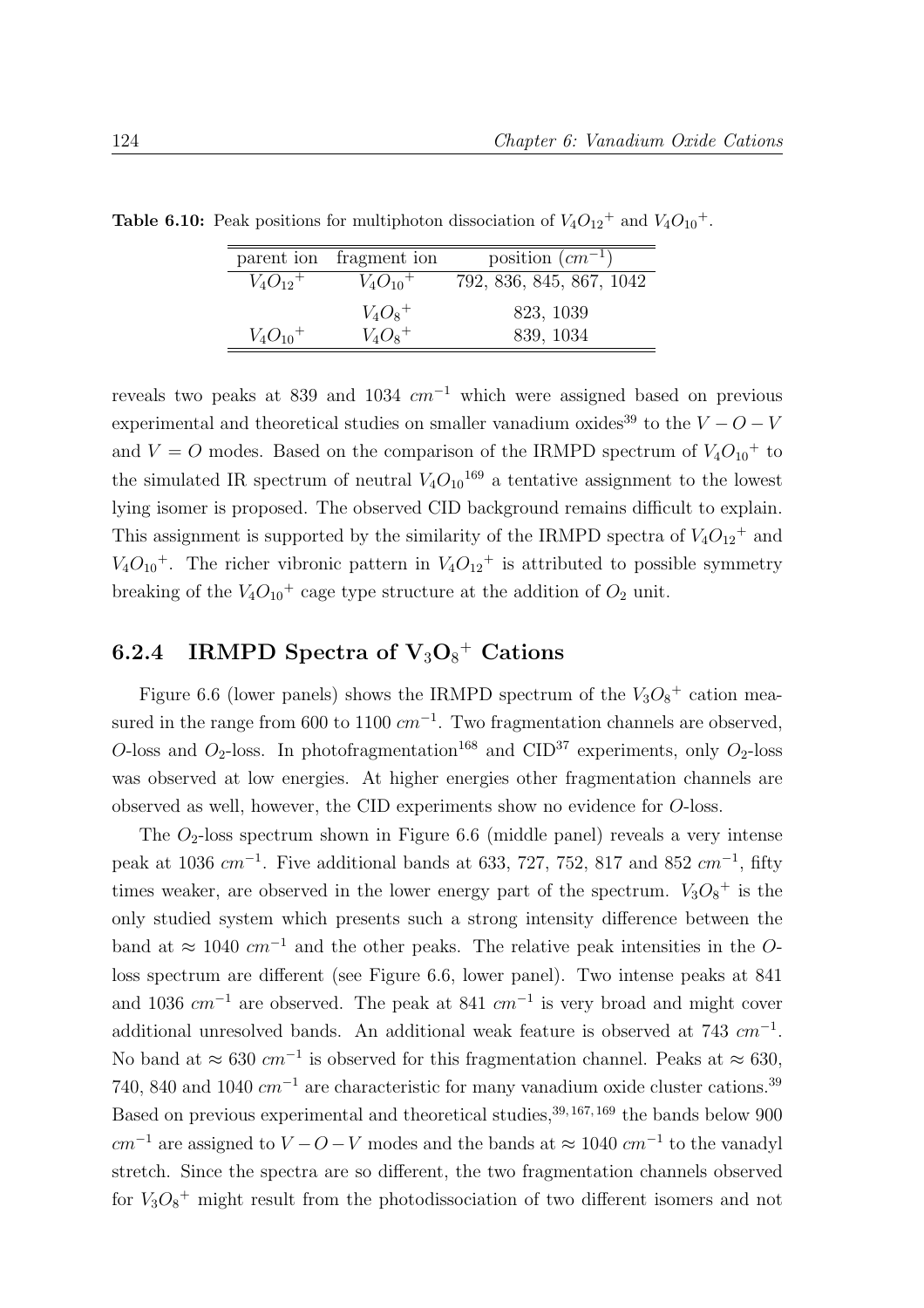

**Figure 6.6:** The VPD and the IRMPD spectra of  $V_3O_8^+$ .

from sequential dissociation:

$$
V_3O_8^+ \to V_3O_7^+ + O \to V_3O_6^+ + O + O \tag{6.6}
$$

The IR spectrum of the  $V_3O_8^+$  cation was measured in our group with the messenger atom technique as well, where  $Ar$  was used as spy atom (see Figure 6.6, upper panel).<sup>49</sup> The VPD spectrum of the  $V_3O_8^+ \cdot Ar$  complex reveals nine bands in the region from 600 to 1070  $cm^{-1}$ . The positions of the bands are listed in Table 6.11. The IRMPD and VPD spectra are similar, but not identical. The number of the peaks in the IRMPD spectra of both fragmentation channels is smaller than in the VPD spectrum. The peaks at 725, 743, 805, 861 1042 and 1049  $cm^{-1}$  in the VPD spectrum are close to the bands at 727, 752, 817, 852 and 1036  $cm^{-1}$  observed in the  $O_2$ -loss IRMPD spectrum. The *O*-loss spectrum reveals broad features centered at 743 and 852  $cm^{-1}$  which might cover unresolved bands close to the ones observed in the VPD spectrum at 725 and 743  $cm^{-1}$  and at 805 and 861  $cm^{-1}$ , respectively. The VPD spectrum reveals additional bands located at 601, 649 and 1069  $cm^{-1}$ . These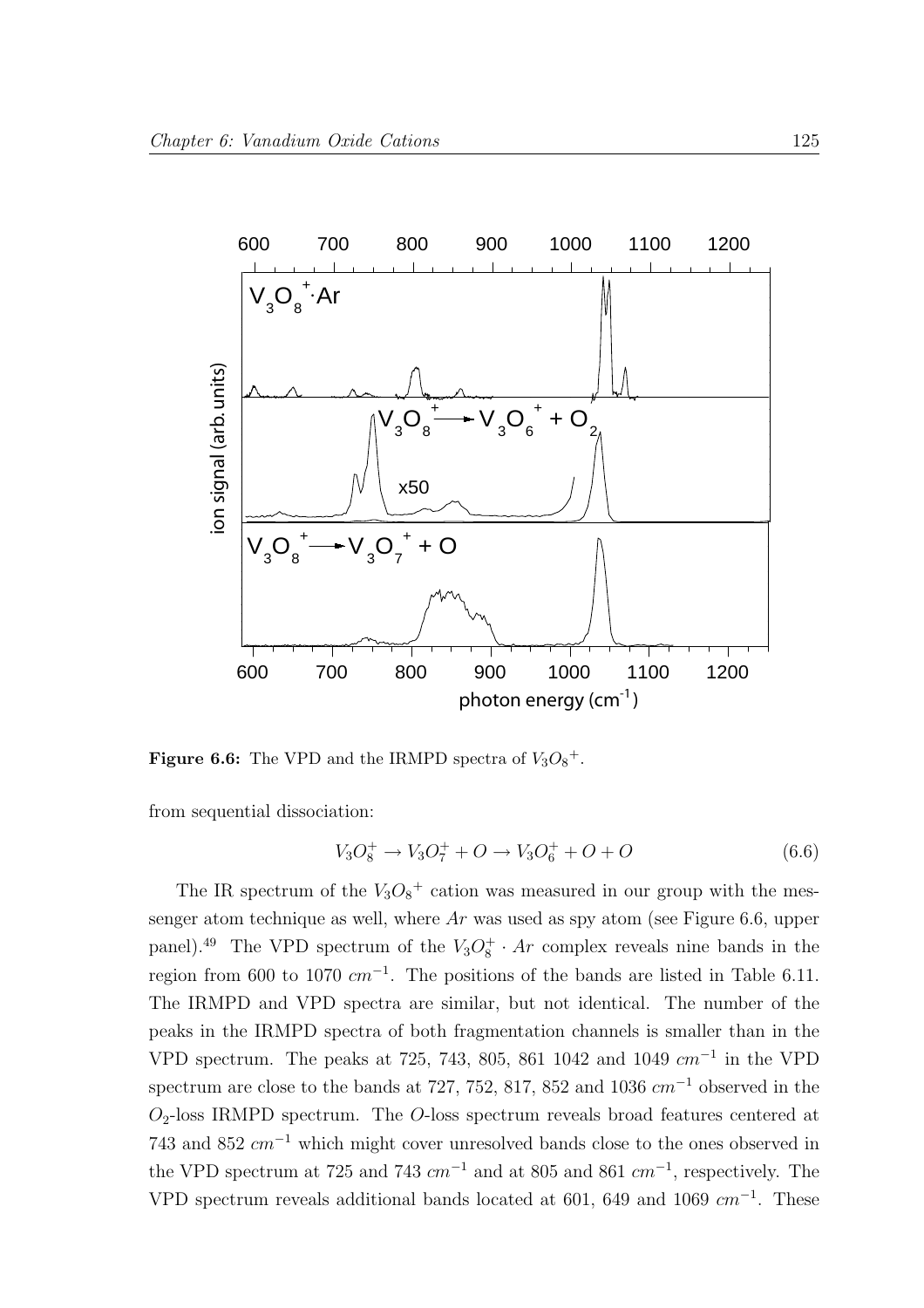peaks are not observed in any of the IRMPD spectra corresponding to the two fragmentation channels. The fact that peaks at low energies are not well observed in the IRMPD spectrum is not so surprising since a higher number of photons is necessary to be absorbed in this range in order to reach the dissociation threshold. Only one very weak peak at 633  $cm^{-1}$  is observed in the  $O_2$ -loss spectrum, which does not appear in the other two spectra. The relative peak intensities in the VPD and IRMPD spectra are also different, especially for the  $O<sub>2</sub>$ -loss spectrum. The relative intensities fit better in the VPD spectrum with the O-loss spectrum. It is possible that the VPD and the O-loss spectra result from the same isomer, whereas the  $O_2$ -loss spectrum might result from a different isomer. However, the absence of the band at 1069  $cm^{-1}$ in the IRMPD spectra remains an open issue.

Table 6.11: Experimentally determined vibrational frequencies  $(cm<sup>-1</sup>)$  from IRMPD and  $VPD<sup>a</sup>$  spectra.

|                                | Parent Ion Fragment Ion Band Position |                                                |
|--------------------------------|---------------------------------------|------------------------------------------------|
| $V_3O_8^+$                     | $V_3O_7$ <sup>+</sup>                 | 743, 852, 1036                                 |
| $V_3O_8^+$                     | $V_3O_6^+$                            | 633, 727, 752, 817, 852, 1036                  |
| $V_3O_8^+ \cdot Ar$ $V_3O_8^+$ |                                       | 601, 649, 725, 743, 805, 861, 1042, 1049, 1069 |

 $a$  - Results presented in the diploma thesis of O. Gause<sup>49</sup>

In conclusion, the IRMPD spectra of the  $V_3O_8$ <sup>+</sup> cation was measured for the first time at the FELIX facility between 600 and 1700  $cm^{-1}$ . Two fragmentation channels with different spectra are observed. The difference in the two spectra suggests that the structure of two isomers was probed in the experiment. Based on previous DFT calculations on smaller vanadium oxide cations, the bands below 900  $cm^{-1}$  are assigned to the  $V - O - V$  stretches, whereas the bands above 900  $cm^{-1}$  are assigned to the  $V = O$  mode. The experimental results were also compared to existing VPD experiments. Comparison of the spectra suggests that the VPD and the O-loss IRMPD spectra might result from the same isomer, whereas the  $O_2$ -loss spectrum might result from a different isomer. A structural assignment to the tentatively predicted isomers could be obtained from theoretical calculations which will be hopefully stimulated by the experiments presented here.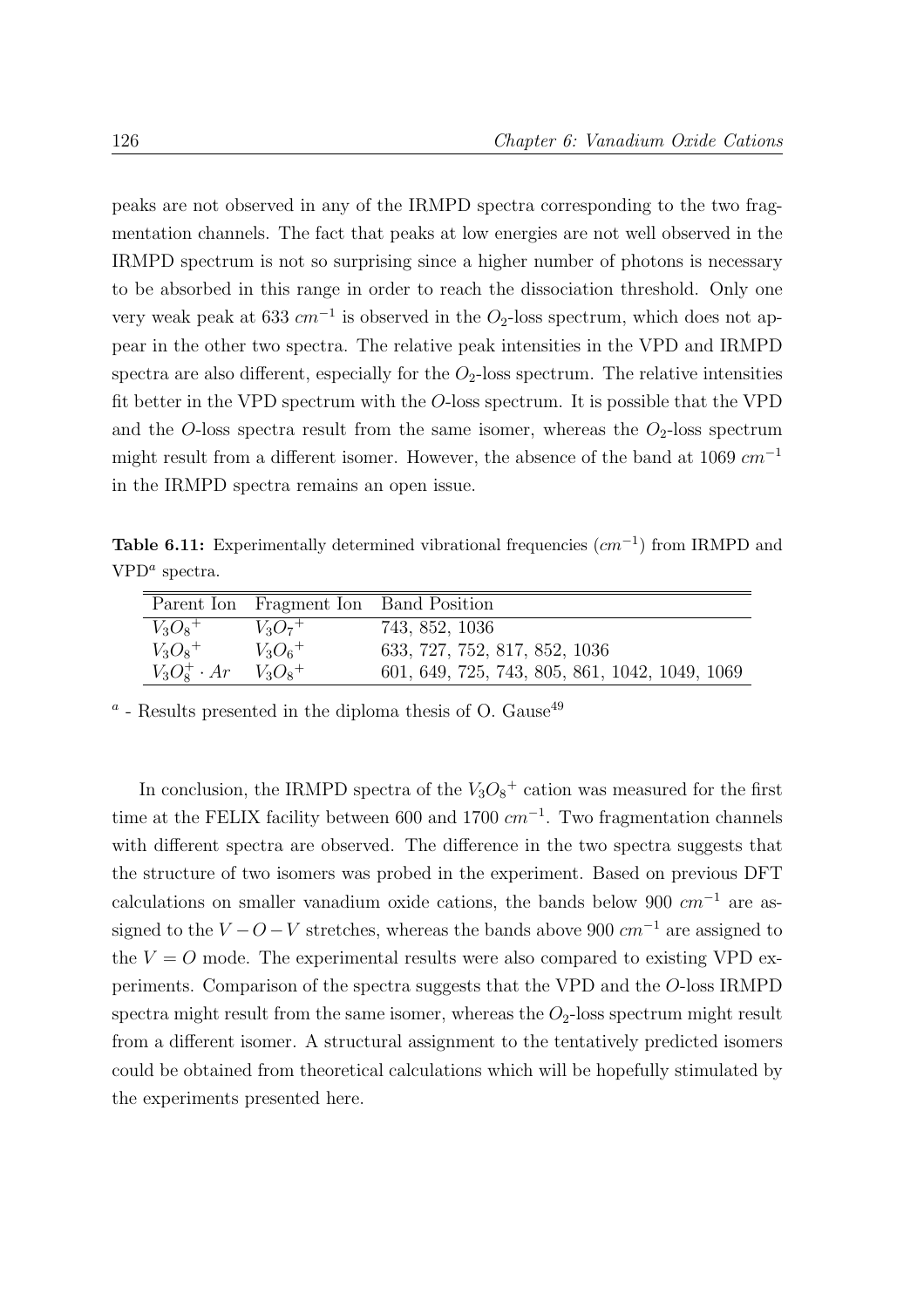# $\, 6.2.5\quad \mathrm{IRMPD}\,\, \mathrm{spectra\,\, of}\,\, V_6O_n^+\,\, (n=13,\,15)\,\, \mathrm{Cations}$

The IRMPD spectrum of  $V_6O_{15}$ <sup>+</sup> was measured in the region from 600 to 1600  $cm^{-1}$ . The spectrum in the range from 800 to 1075  $cm^{-1}$ , measured with 0.02  $\mu m$ step size is shown in Figure 6.7. Two dissociation channels are observed:  $O_2$ -loss and



**Figure 6.7:** The IRMPD spectrum of the  $V_6O_{15}^+$  cation. Two fragmentation channels are shown, the second producing much less intense absorption bands.

 $VO<sub>3</sub>$ -loss. CID experiments performed by Bell *et al.*<sup>37</sup> measured also two dissociation channels with the  $O_2$ -loss as main fragmentation channel, followed by  $VO_3$ -loss. In Figure 6.7, the  $V_6O_{13}$ <sup>+</sup> ion signal intensity ( $O_2$ -loss) is plotted on the left axes (black dots), whereas the  $V_5O_{12}$ <sup>+</sup> ion signal intensity (VO<sub>3</sub>-loss) is plotted on the right axes (open circles). The  $O_2$ -loss spectrum reveals two peaks at 876 and 1036  $cm^{-1}$ . The second band has a smaller intensity (6 times) than the peak at 876  $cm^{-1}$ , in contradiction to most of the studied vanadium oxide cluster cations, where the peak at 1036  $cm^{-1}$  had the highest intensity. The fragment intensity at the maximum of the peak located at 876  $cm^{-1}$  represents only 12 % of the parent ion signal. The  $VO<sub>3</sub>$ -loss spectrum reveals only one weak band at 890  $cm<sup>-1</sup>$ . The intensity of this absorption band is 30 times weaker than in the  $O<sub>2</sub>$ -loss spectrum. A second band at  $\approx$ 1036  $cm^{-1}$  cannot be observed. This can be due to the low intensity this peak would have if the same relative intensities are considered as in the  $O_2$ -loss spectrum.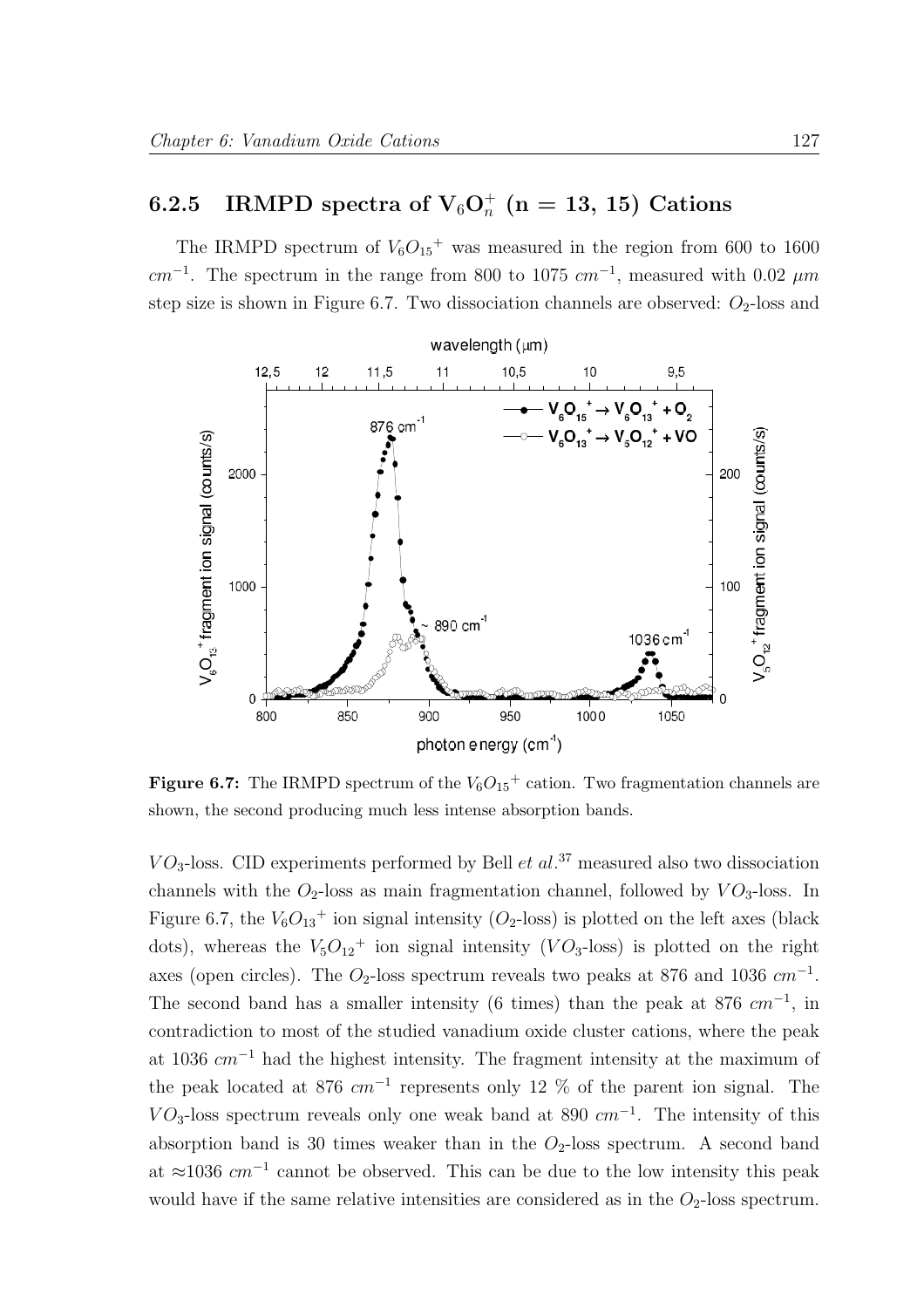A sequential dissociation mechanism could explain the two observed channels:

$$
V_6O_{15}^+ \to V_6O_{13}^+ + O_2 \to V_5O_{12}^+ + O_2 + VO \tag{6.7}
$$

where first the  $V_6O_{13}$ <sup>+</sup> ion signal is formed by photodissociation, which further absorbs energy and fragments to form  $V_5O_{12}$ <sup>+</sup>. Only a low background signal (few *counts/s*) formed by CID dissociation with the cold  $He$  atoms in the trap is observed, indicating a high dissociation energy.



**Figure 6.8:** The IRMPD spectrum of the  $V_6O_{13}^+$  cation. The  $V_5O_{12}^+$  fragment ion signal is monitored as a function of the laser frequency.

Since the bands observed in the IRMPD of  $V_6O_{15}$ <sup>+</sup> spectrum are similar to the positions of the bands in the  $V_4O_{10}$ <sup>+</sup> spectrum, a similar assignment can be given. The first band at 876  $cm^{-1}$  is assigned to the  $V - O - V$  stretch and the second band at 1036  $cm^{-1}$  to vanadyl stretch  $V = O$ .

In order to check the possibility of sequential fragmentation, the IRMPD spectrum of the  $V_6O_{13}$ <sup>+</sup> was measured from 600 to 1600  $cm^{-1}$  (see Figure 6.8). A VO-loss dissociation channel is observed. The spectrum was measured with 0.05  $\mu$ m step size. Higher resolution spectra with 0.02  $\mu$ m step size were measured in the range of the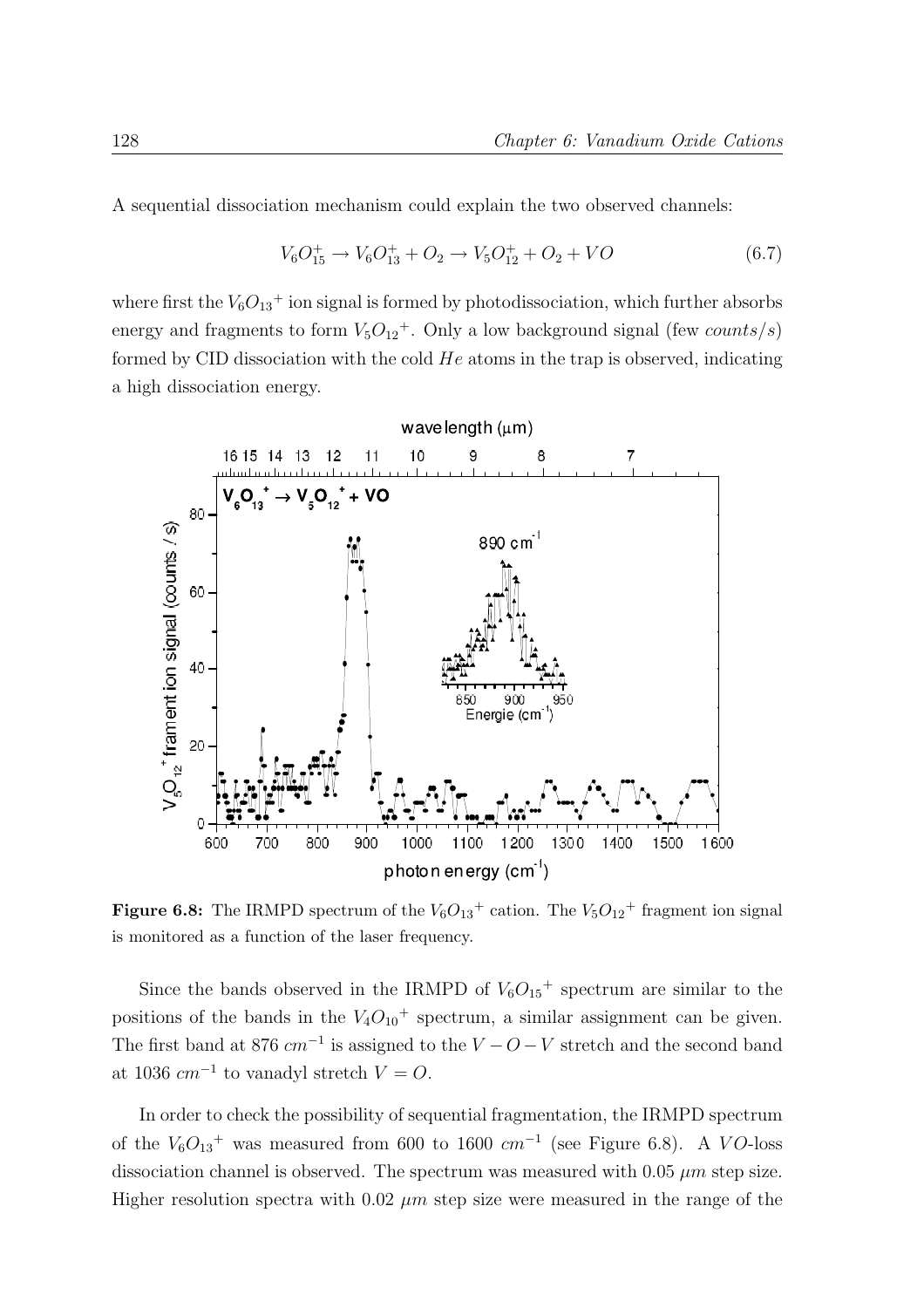observed peak (see inset Figure 6.8). The spectrum reveals only one band at 890  $cm^{-1}$  with a FWHM of 44  $cm^{-1}$  and represents only 0.3% of the parent ions signal similar to the  $VO_3$ -loss in  $V_6O_{15}$ <sup>+</sup>. The spectrum is identical to the  $VO_3$ -loss spectrum from Figure 6.8, supporting the assignment of a sequential decay mechanism. These experiments suggest that  $V_6O_{15}$ <sup>+</sup> has a structure that contains a  $V_6O_{13}$ <sup>+</sup> core with two  $O$  atoms attached to it. CID studies of Bell *et al.*<sup>37</sup> report two main dissociation channels for  $V_6O_{13}^+$ , namely  $V_3O_7$ -loss and  $V_5O_{12}$ -loss. No VO-loss is indicated by these experiments. Theoretical calculations are not available for this ion, however, based on previous spectra, the peak at 890  $cm^{-1}$  can be assigned to the  $V - O - V$ antisymmetric stretch.

DFT calculations on  $V_6O_{15}$  neutral were performed by Vyboishchikov and Sauer<sup>169</sup> indicating a cage like structure as in the case of  $V_4O_{10}$ , however, the predicted IR spectrum differs from the one presented here. The simulated spectrum reveals three intense bands in the region from 800 to 1100  $cm^{-1}$ , whereas only two bands are observed experimentally.

In conclusion, the IR spectra of the  $V_6O_{15}$ <sup>+</sup> and  $V_6O_{13}$ <sup>+</sup> cations was measured between 600 and 1600  $cm^{-1}$ . The spectral features were assigned based on the comparison with the spectrum of  $V_4O_{10}$ <sup>+</sup> to  $V-O-V$  and  $V = O$  stretches. No prediction of the structure can be made for  $V_6O_{15}$ <sup>+</sup> based on the DFT calculations on the neutral system, since the two spectra are different. However, based on the similarity of the  $V_4O_{10}$ <sup>+</sup> and  $V_6O_{15}$ <sup>+</sup> spectra and on the simplicity of the IRMPD spectrum presented here, a cage like structure with high symmetry is tentatively proposed as the absorbing specie.

#### 6.2.6 Conclusions

In this section, the first successful IR spectra we performed at the FELIX facility were presented. The structure of selected oxygen rich vanadium oxide cationic clusters was probed by the IRMPD technique. For  $V_4O_{10}$ <sup>+</sup> the lowest lying isomer with a cage type structure was tentatively proposed as absorbing species. This tentative assignment is supported by the IRMPD spectrum of  $V_4O_{12}^+$ , but the CID background signal formed at the entrance in the trap through collision with the cold  $He$  atoms remains difficult to explain. Furthermore, IRMPD experiments performed on  $V_3O_8$ <sup>+</sup> suggest that the structure of two different isomers might be probed in the measurements. The IRMPD spectrum of  $V_6O_{15}$ <sup>+</sup> was measured as well. From the similarity of this spectrum with the IR spectrum of  $V_4O_{10}$ <sup>+</sup> a similar structure is tentatively proposed.